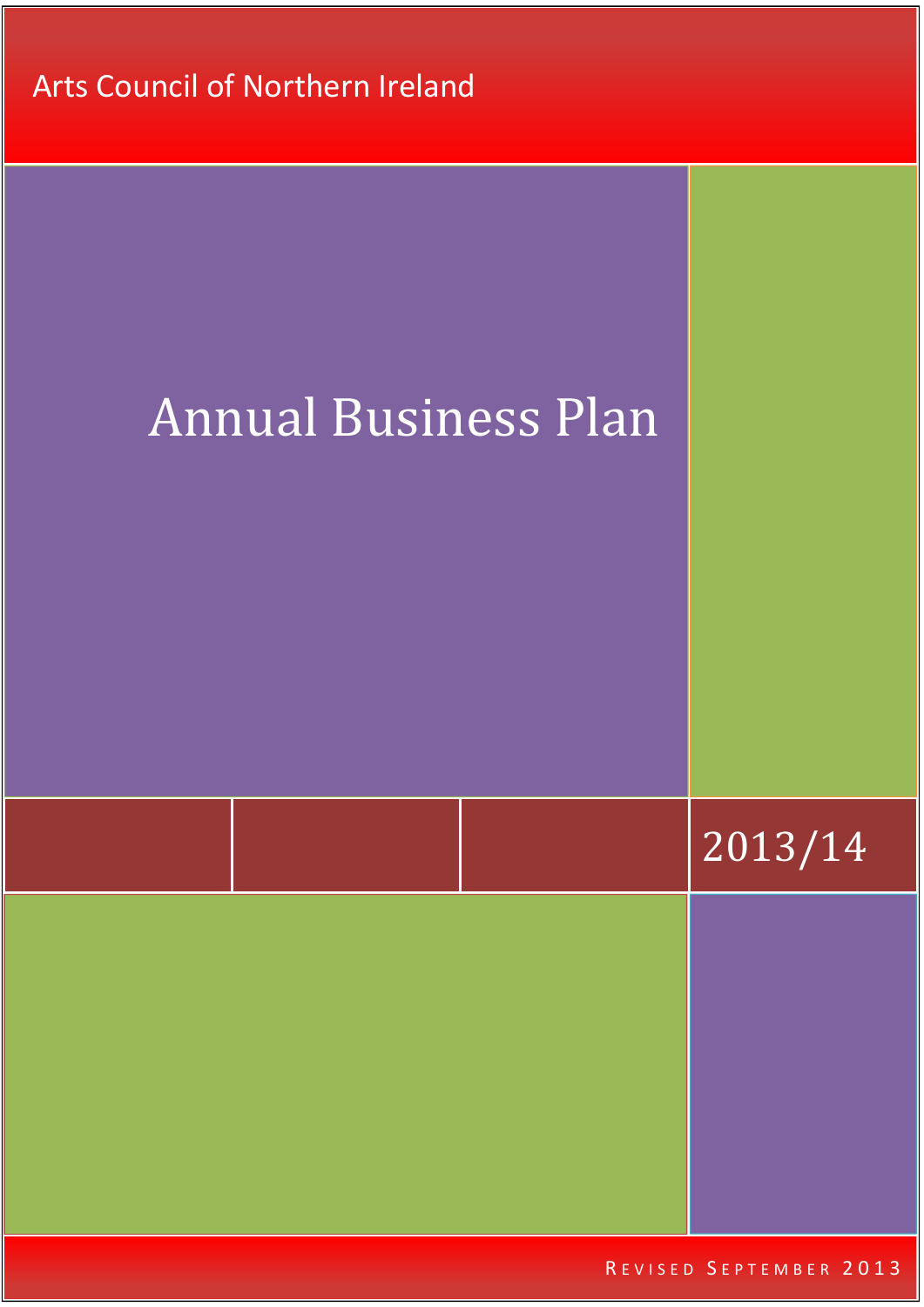# *Our mission is to place the arts at the heart of our social, economic and creative life*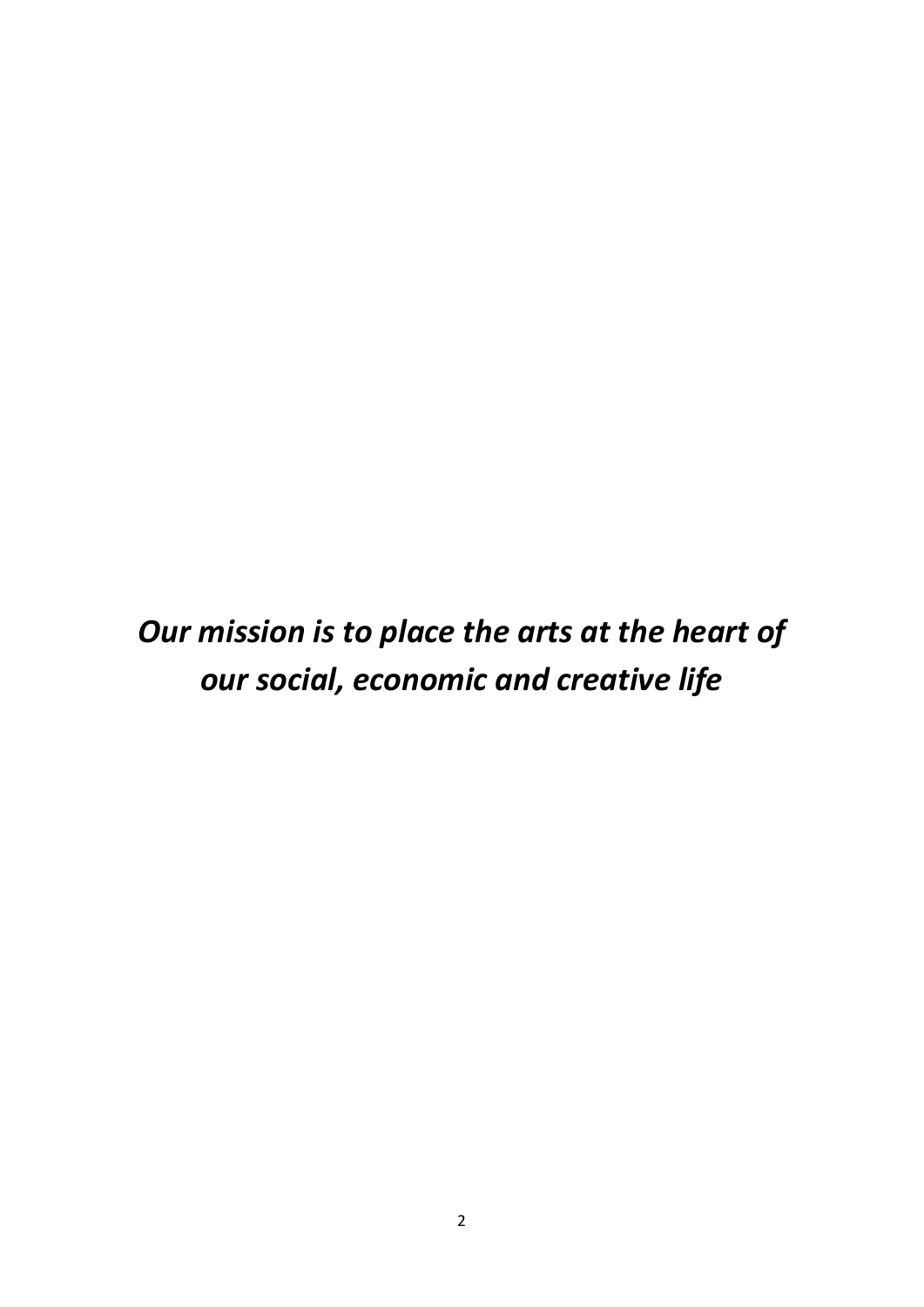#### Contents

| Minister's Foreword                       | 4  |
|-------------------------------------------|----|
| Introduction                              | 7  |
| Our Organisation, Who We Are, What We Do  | 14 |
| The Executive Team                        | 14 |
| Corporate Governance                      | 14 |
| Audit & Risk Management                   | 14 |
| <b>Policy Priorities</b>                  | 15 |
| Programme for Government                  | 15 |
| <b>DCAL Corporate Strategy</b>            | 15 |
| ACNI Five Year Strategic Plan 2013-18     | 16 |
| <b>Evidence and Research</b>              | 16 |
| Key Objectives                            | 17 |
| <b>Improving Operations &amp; Service</b> | 27 |
| <b>Resources and Budget</b>               | 28 |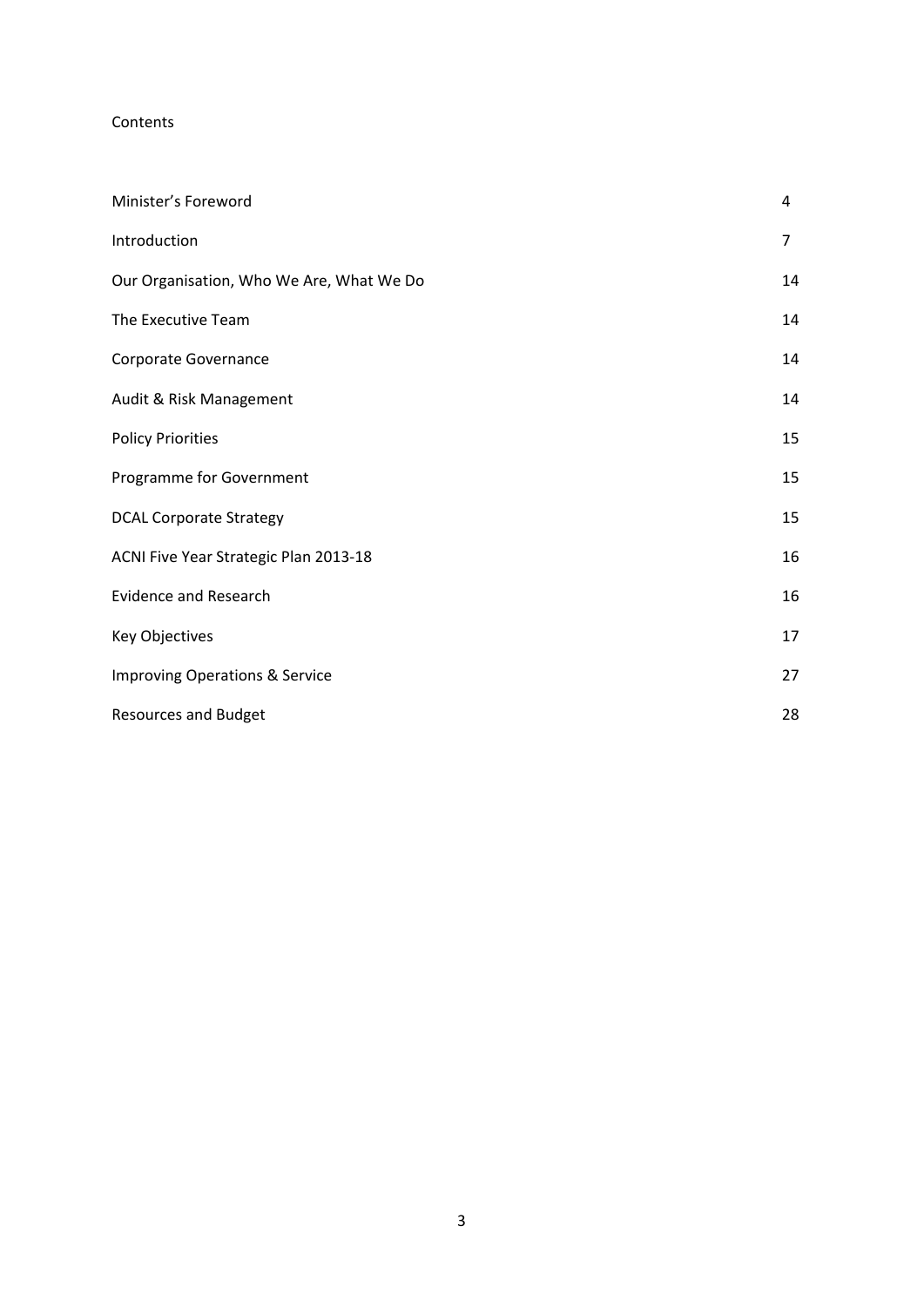## Réamhrá

Is ábhar dóchais í an chuid seo d'Éirinn ó thaobh an chultúir, na n-ealaíon agus na fóillíochta de. Tá éachtaí déanta ag daoine éagsúla ó na naoi gcontae i gCúige Uladh le blianta beaga anuas; baineadh gradaim Oscar, ghlac lúthchleasaithe páirt sna Cluichí Oilimpeacha agus Parailimpeacha, baineadh boinn i gCraobhchomórtais an Domhain, i gCraobhchomórtais na hEorpa agus i gCraobhchomórtais uile-Éireann.

Áit bheag í Tuaisceart na hÉireann; is féidir athrú suntasach agus substaintiúil a bhaint amach. Is léir le fiche bliain anuas go bhfuil sé sin amhlaidh. Tá i bhfad níos mó oibre le déanamh, áfach, go háirithe i dtaca le dul i ngleic le míchothromaíochtaí eacnamaíochta agus sóisialta. Bhí geilleagar inbhuanaithe agus cúrsaí comhionannais ag croílár Straitéis Buiséid agus Infheistíochta an Fheidhmeannais atá mar chuid de Chlár an Rialtais agus tá an scéal amhlaidh fós. Ina theannta sin, tá gach roinn rialtais faoi cheangal ag oibleagáidí uileghabhálacha dlí poiblí. 

Is é an phríomhthosaíocht agus an ceann is tábhachtaí ag an Roinn Cultúir, Ealaíon agus Fóillíochta – is é sin, mo Roinnse agus a cuid comhlachtaí ar neamhchomaoin (ALBs) – 'Comhionannas a chur chun cinn, agus Dul i nGleic le Bochtaineacht agus le hEisiamh Sóisialta'.

Tá an tosaíocht polasaí poiblí seo frámaithe go soiléir ag Ráiteas Misin athbhreithnithe RCEF:

"Comhionannas sóisialta agus eacnamaíochta a chur chun cinn agus dul i ngleic le bochtaineacht agus le heisiamh sóisialta, trí shamhail gheilleagrach inbhuanaithe a chur chun cinn go córasach agus acmhainní suntasacha a dhíriú go réamhghníomhach ar earnálacha a bhfuil an mhíchothromaíocht is mó le fáil iontu, sa chomhthéacs níos leithne a bhaineann le deiseanna inláimhsithe agus torthaí intomhaiste a fhorbairt go héifeachtach le feabhas agus comhionannas a chinntiú i gcúrsaí cultúir, ealaíon agus fóillíochta, agus sochaí mhuiníneach, chruthaitheach, eolasach agus shláintiúil a chruthú sa chuid seo d'Éirinn."

Ní le cultúr, ealaíona agus fóillíocht amháin a bhaineann RCEF. Oibríonn an Roinn ar mhaithe leis an gheilleagar agus ar mhaithe le comhionannas fosta. Tá mo Roinnse tiomanta d'acmhainní poiblí spriocdhírithe a sheachadadh, go háirithe, do na hearnálacha agus do na grúpaí sin inár sochaí ar gá dóibh aghaidh a thabhairt ar na míchothromaíochtaí is mó laistigh de cheantair a bhfuil an riachtanas oibiachtúil is mó le fáil iontu. Tá cultúr, ealaíona agus fóillíocht ina ngnéithe tábhachtacha d'fhás geilleagrach inbhuanaithe agus is uirlisí riachtanacha iad maidir le cur chun cinn an chomhionannais. Is iad na spriocanna a bheidh againn ná gnóthachtáil den chéad scoth agus cuirfidh comhionannas i leith torthaí taca faoi sin.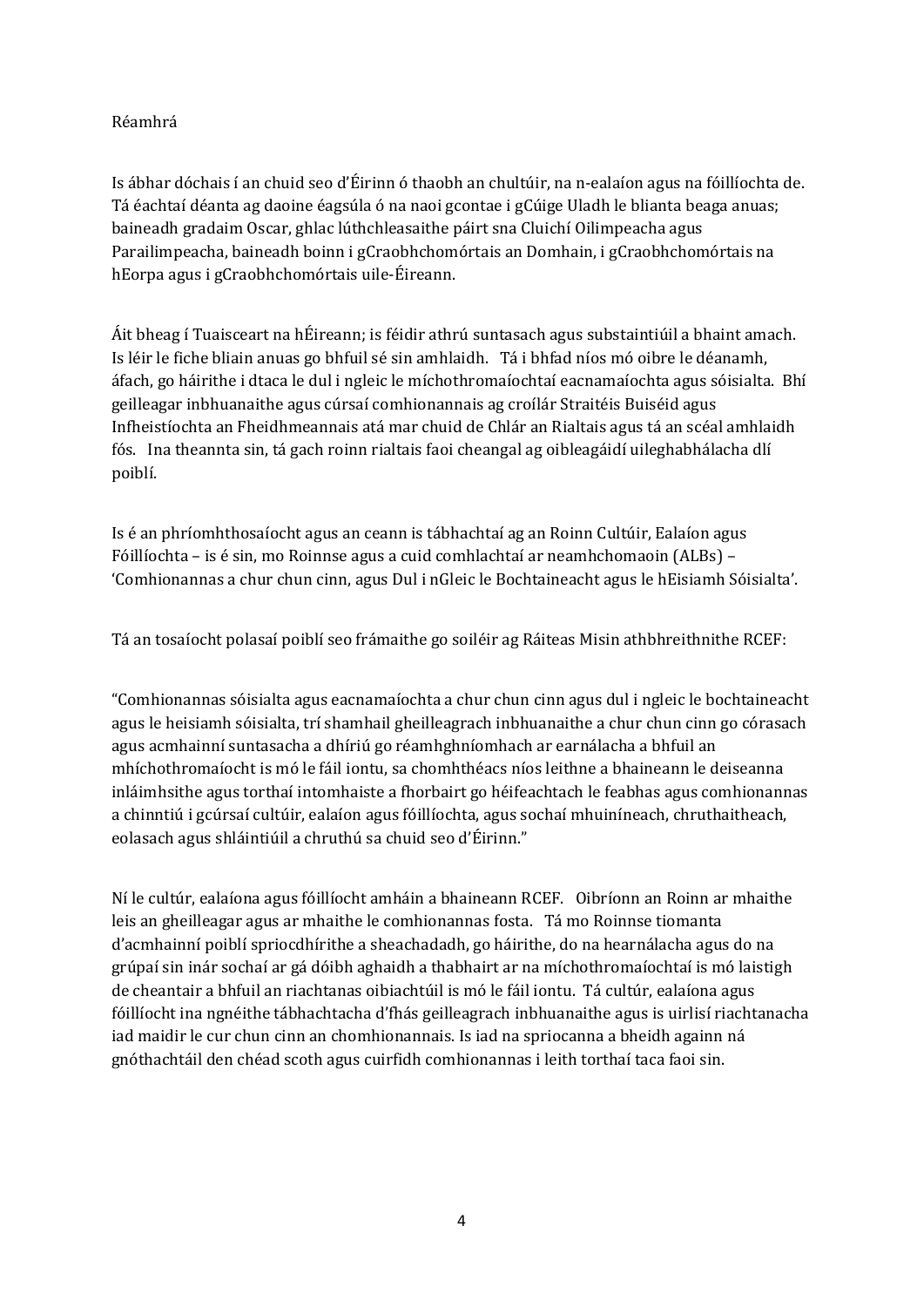Le fócas úr agus dírithe ar fheabhas agus ar chomhionannas, ar rochtain agus ar rannpháirtíocht, caithfidh foireann iomlán RCEF a chinntiú anois go n-athróidh ár múnlaí seachadta le feabhsuithe sóisialta agus eacnamaíochta atá fíor agus buan a sheachadadh ar fud an Tuaiscirt. 

Carál Ní Chuilín, Aire Cultúir, Ealaíon agus Fóillíochta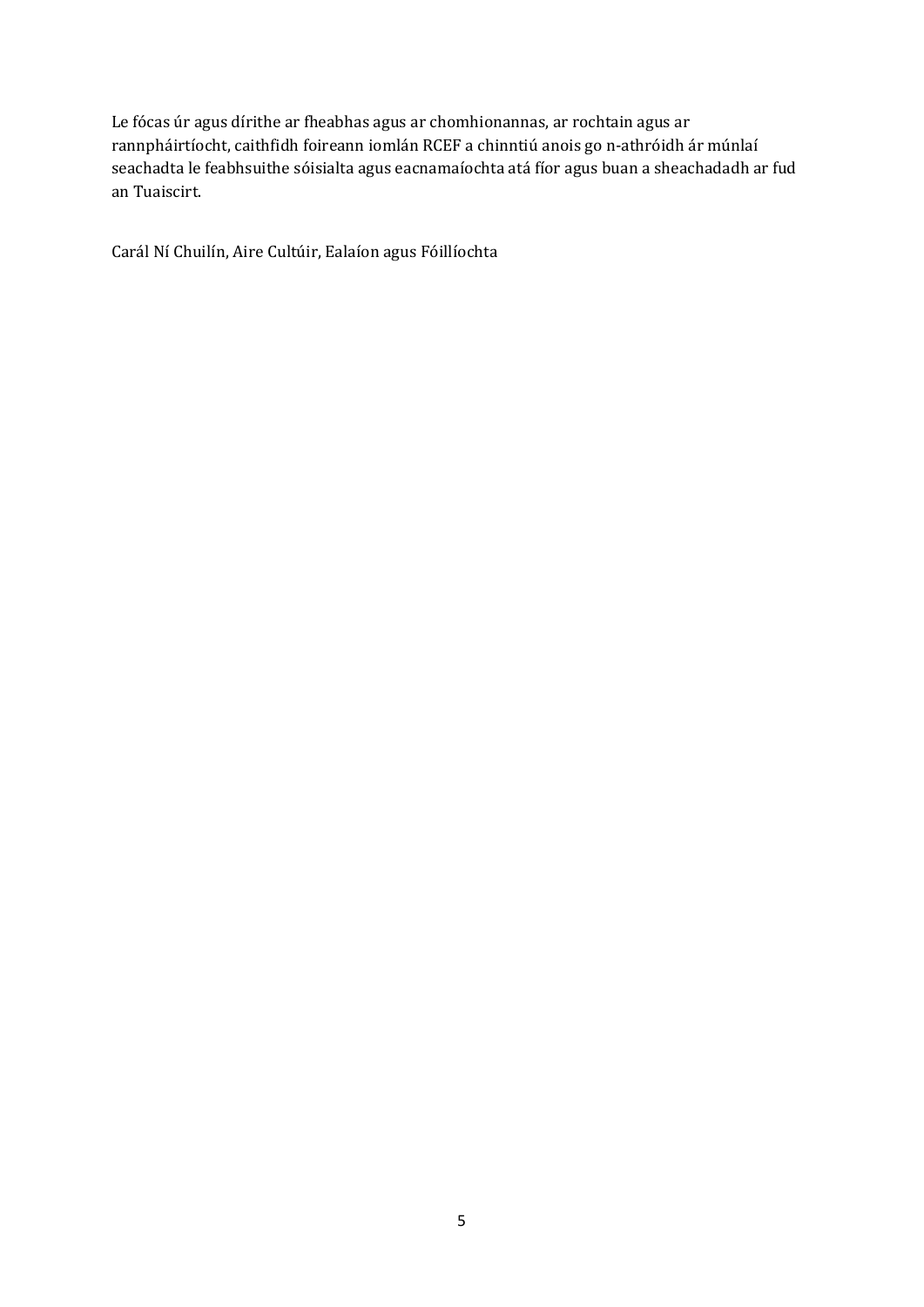#### Minister's Foreword

This part of Ireland is a beacon of hope across culture, arts and leisure. In recent years, the nine counties of Ulster have brought us Oscar-winners, Olympians, Paralympians, World Champions, European champions and all-Ireland champions.

The North of Ireland is a small place; substantial change and substantive transformation is achievable. The last two decades have proved that fact. However, much more work is needed, especially on tackling economic and social inequalities. A sustainable economy and the equality agenda have been, and remain, at the core of the Executive's Programme for Government, Budget and Investment Strategy. In addition, all government departments are bound by overarching public law obligations.

The top priority, and most important objective, of the Department of Culture, Arts and Leisure namely, my Department and all its Arms-Length Bodies (ALBs) - is: 'To Promote Equality, and Tackle Poverty and Social Exclusion'.

This public policy priority is explicitly framed by DCAL's revised Mission Statement:

"To promote social and economic equality, and to tackle poverty and social exclusion, through systematically promoting a sustainable economic model and proactively targeting meaningful resources at sectors of greatest inequality, within areas of greatest objective need, in the wider context of effectively developing tangible opportunities and measurable outcomes for securing excellence and equality across culture, arts and leisure, and a confident, creative, informed and healthy society in this part of Ireland."

DCAL is not merely about culture, arts and leisure, in isolation. Rather it is a department for the economy and a department of equality. My Department is committed to delivering targeted public resources, in particular, for those sectors and groups in our society facing greatest inequalities within areas of greatest objective need. Culture, arts and leisure are important facets of sustainable economic growth, as well as vital tools for the promotion of equality. Our goals will be excellence in achievement underpinned by equality in outcomes.

With a renewed and sharpened focus on excellence and equality, and access and participation, the entire DCAL family must now ensure the transformation of our delivery models in order to swiftly deliver genuine and long-standing social and economic improvements across the North.

Carál Ní Chuilín, Minister of Culture, Arts & Leisure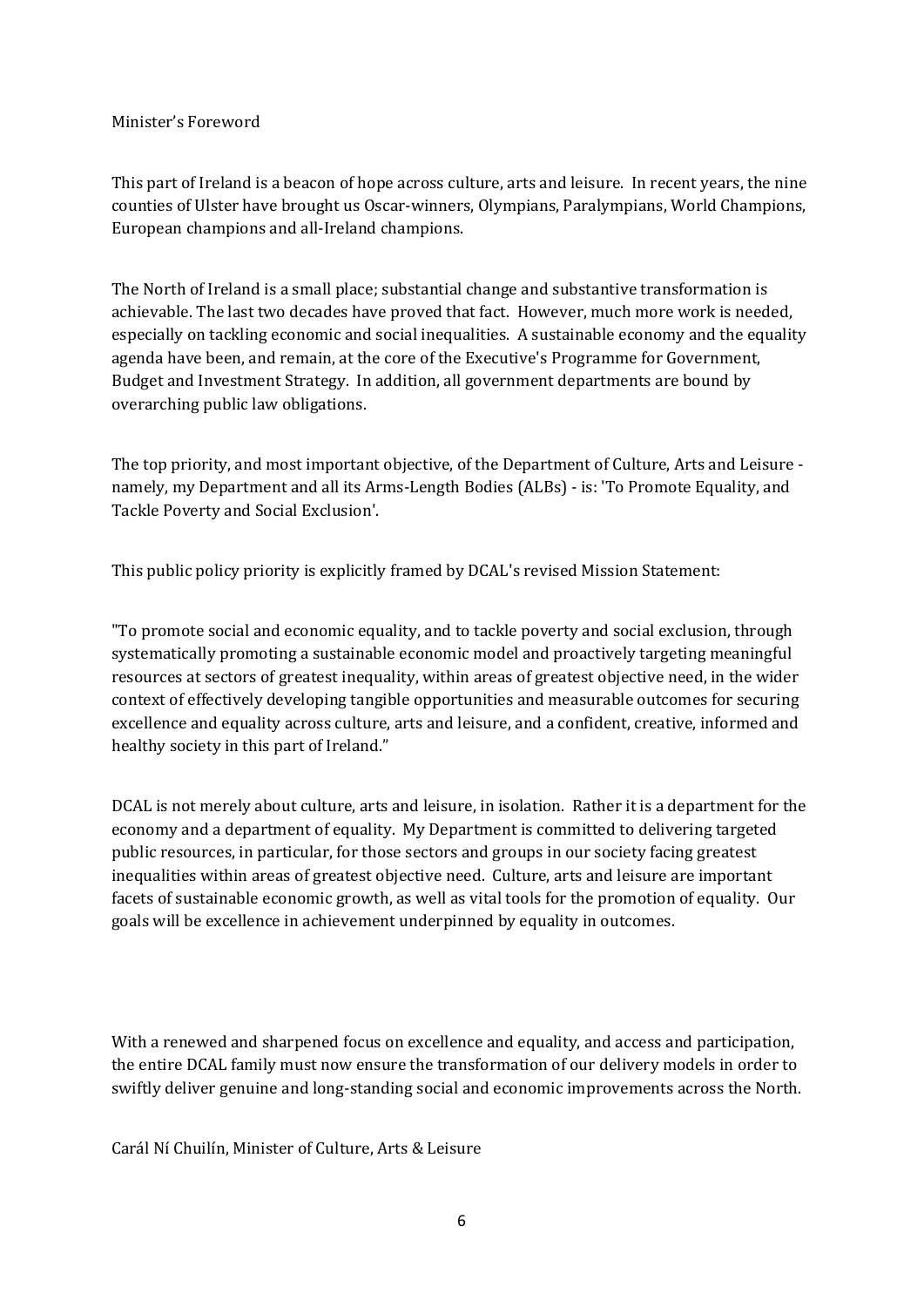# **Introduction**

**This Business Plan sets out our work programme and priorities for 2013/14 and it outlines the main elements which have been structured to align with our new five year strategic plan for the arts in Northern Ireland, Executive objectives and Ministerial priorities.** 

Our goal, however, remains constant: to place the work of our artists and arts organisations at the heart of our social, economic and creative life, advocating their worth in a way that connects with audiences, policymakers, investors and the wider society, particularly those suffering from the consequences of poverty and social exclusion.

**In short we are dedicated to the development of contemporary arts and making them accessible and relevant to all.**

#### **Context**

In 1995 The Arts Council (Northern Ireland) Order established the functions of the Arts Council which are as follows

- a) to develop and improve the knowledge, appreciation and practice of the arts;
- b) to increase public access to and participation in the arts;
- c) to advise the Department and other government departments, district councils and other bodies on matters relating to the arts; and
- d) such other functions as are conferred on the Council by any other statutory provision.

In discharging these functions, the Arts Council takes account of its statutory and public policy obligations with respect to Section 75 of the Northern Ireland Act 1998 (the Act) which requires public authorities to have due regard to the need to promote equality of opportunity and regard to the desirability of promoting good relations.

A new five year Equality Scheme (2013‐2018) was recently approved by the Equality Commission.

In addition, under Section 49A of the Disability Discrimination Act 1995 (DDA 1995), the Arts Council is specifically required to have due regard to the need to: promote positive attitudes towards disabled people; and encourage participation by disabled people in public life

Under Section 49B of the DDA 1995, the Arts Council is also required to submit to the Equality Commission a **disability action plan** showing how it proposes to fulfil these duties in relation to its functions.

The disability action plan will be developed during the current year for submission to the Equality Commission.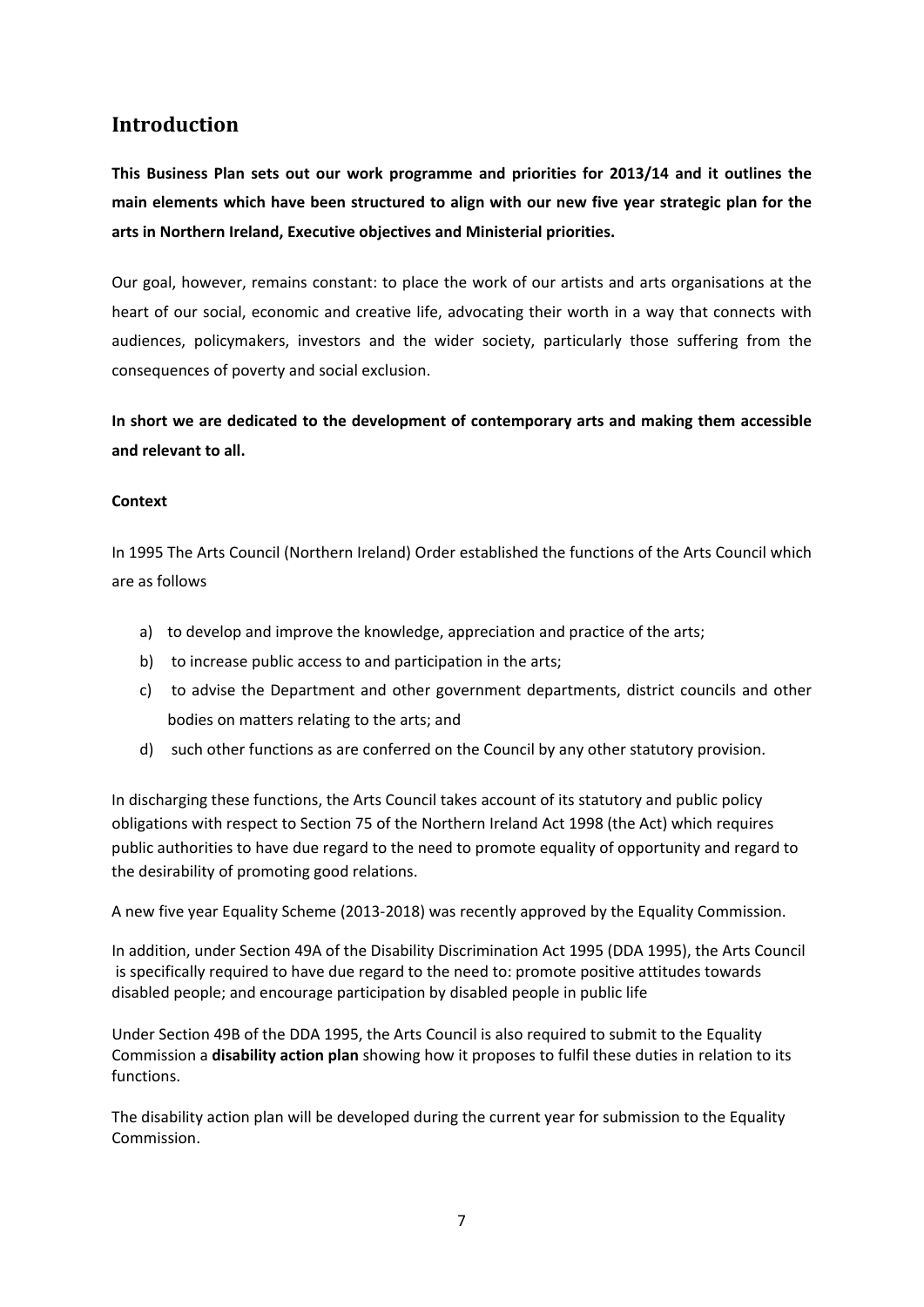#### **Board of the Arts Council**

The Arts Council of Northern Ireland is a non‐departmental public body (NDPB) within the Department of Culture Art and Leisure (DCAL) family. It is currently made up of the Chairman plus 11 members, providing a broad cross‐section of expertise and including representatives from the arts and culture sector. The current members were appointed in December 2011 for a term of four years and members have individual and collective responsibility to the Minister of Culture, Arts and Leisure for the governance of the Arts Council.

The Council provides leadership for the executive body, in particular in defining and developing its strategic direction, including the five year strategic plan. It monitors performance, in order to ensure that the Arts Council fully meets its aims, objectives and performance targets, and acts in a way that promotes the highest standards of accountability.

#### **Ambitions for the Arts**

As the outgoing five year strategy *"Creative Connections"* reached its end, a new five year strategic plan for the arts in Northern Ireland 2013‐2018, entitled *"Ambitions for the Arts",* has been developed by the Board with the aim of driving real change. With a focus on priority areas such as; **increasing access to the arts for all; tackling barriers such as poverty and social exclusion and gaining international recognition for our artists and art organisations**, it elaborates three key themes over its lifetime, enshrined in its ambition to:

#### **Champion the Arts;**

#### **Promote Access; and**

#### **Create a more Resilient Sector.**

Before turning to those themes, it is important to reflect on past achievements

#### **Headline Achievements**

#### **1. Arts infrastructure has enjoyed unprecedented investment over the past 5 years**

Thanks to both DCAL and Lottery investment, **everyone has access to a dedicated arts facility within a 20 mile radius of where they live.** The MAC, Lyric Theatre, Grand Opera House and the Crescent Arts Centre and An Culturlann in Belfast, the Playhouse, Culturlann Ui Chanain and the Waterside Theatre in Derry, have been key projects enriching the cultural fabric of our two major cities.

#### **2. The Arts reach deep into communities touching people's lives**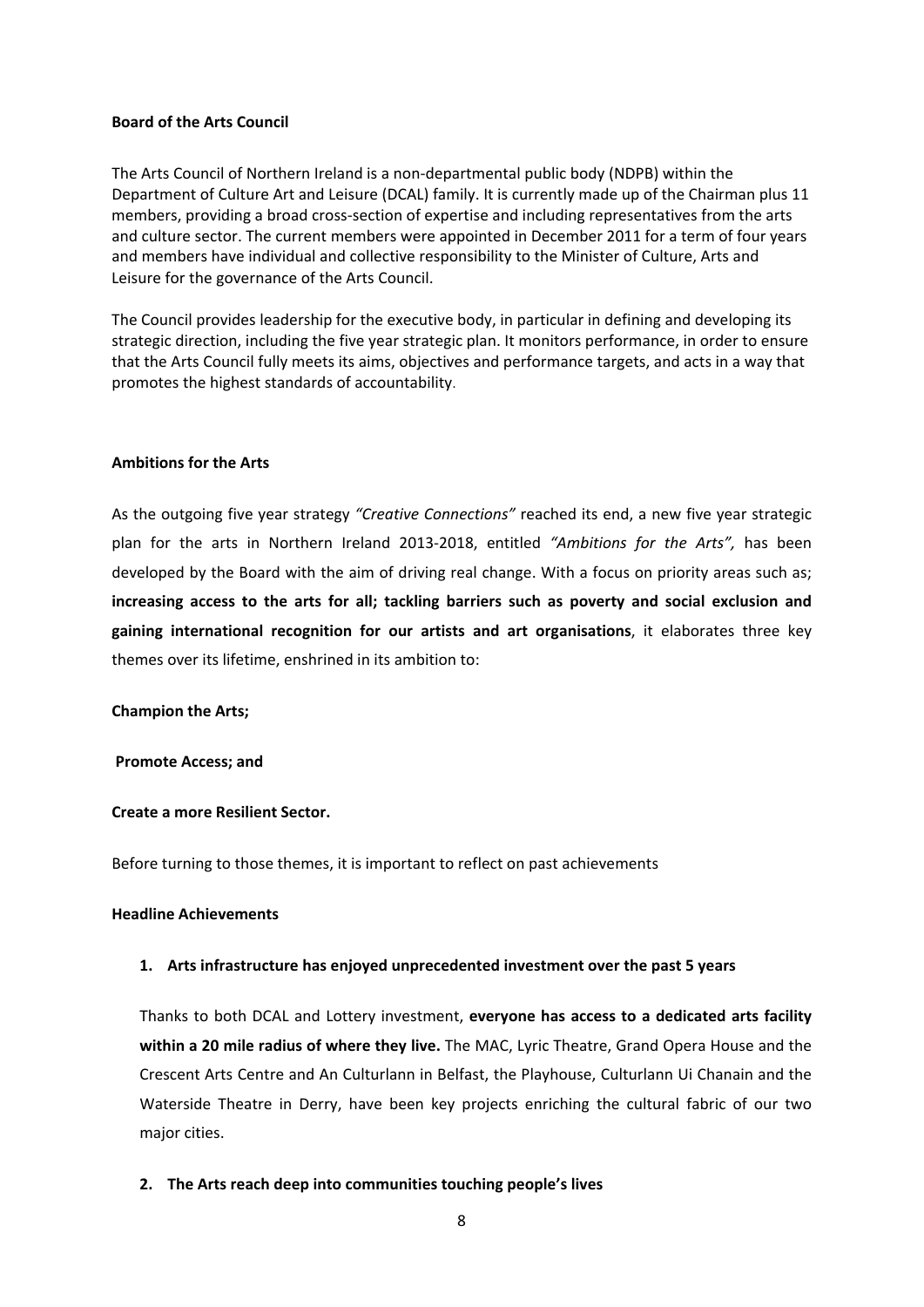**Over half of all our funding has gone directly into the most deprived areas** and it's a track record of which we are proud. It has brought people together, helped tackle economic, social and racial divides as well as engage the most marginalised and vulnerable members of our community in arts activity, promoting a sense of health and well‐being along with building social capital and skills in our young people.

Over 155 community projects tackling sectarianism and racism have been successfully delivered through our Re‐Imaging Communities Programme aimed at placing artists in the heart of neighbourhoods to add value to the work of our other partners in regeneration.

#### **3. The Arts create jobs**

With funding support from DCAL, £4.5 million has been invested through the Creative Industries Innovation Fund (CIIF) to support a portfolio of creative businesses bring their local goods and services to international marketplaces, creating jobs and helping rebuild our economy. Stimulating the growth and development of our creative sector will optimize our economic potential and increase our competitiveness.

#### **4. More people are getting involved in the arts, thanks to investment**

**82% of adults** reported **attending** an arts event in 2012, representing an 8% increase since 2009 and this rose to **88% for young people**

**30% of adults** reported **participating** in arts event in 2012, representing a 4% increase since 2009

#### **5. The Arts do us proud abroad and help change the image of Northern Ireland**

Our artists have never been found wanting when they represent us on an international stage, be that at the Smithsonian Folk‐life Festival in Washington DC, the Venice Biennale, Beijing Music Festival or at the Irish Theatre Festival in New York. Wherever they go, they stand shoulder to shoulder with the best from other countries.

2012 was a year of which to be particularly proud of our artists and arts organisations. We celebrated the Cultural Olympiad with the Land of Giants outdoor spectacular at the Titanic Slipways; Belfast demonstrated that it could host the MTV European Music awards with panache and to crown it all Derry/Londonderry made history as it was chosen to become the UK's inaugural City of Culture in 2013.

All of this testifies to the power of the arts to broaden and enrich our lives, to look at the world differently, to transform the familiar and to get others to see us differently. Their role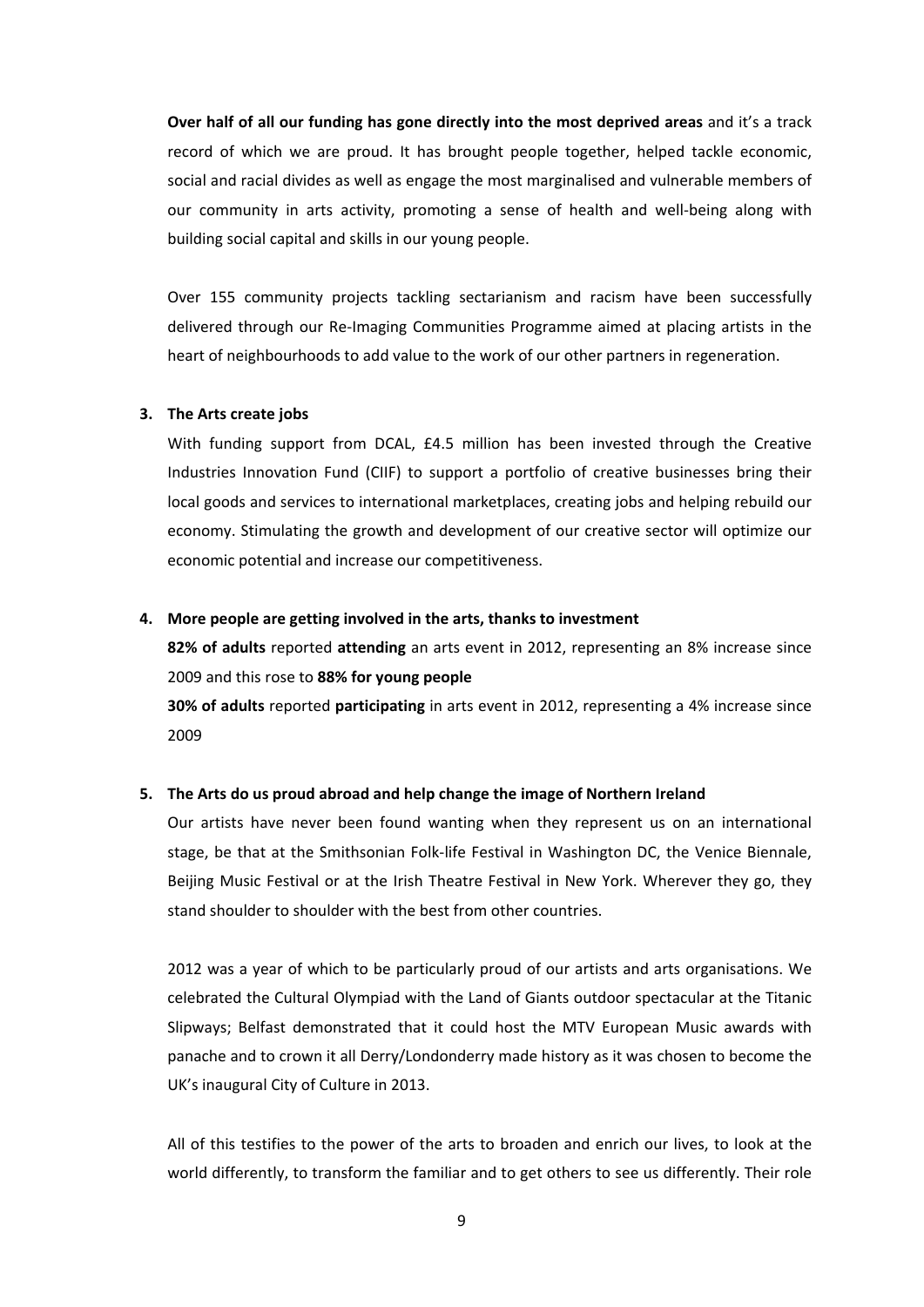in education and learning; their value to the economy; their importance to the health and vitality of communities; how they are changing our image at home and abroad; helping us to celebrate diversity whilst bringing us together – all this helps create a healthier, more equal and balanced society.

#### **The Arts Belong to Everyone**

Everyone has the right to access arts and culture of their own choosing. That remains a continuing challenge and ambition for the Arts Council. We want to ensure access for all, especially those who feel marginalised, isolated and voiceless, as many people who experience poverty and social exclusion do.

Contributing to the Government's priorities outlined in Delivering Social Change, we will deliver real benefits to those living in deprived areas through dedicated initiatives such as:

- The introduction of a Creative Employment Scheme aimed at encouraging young talented people (NEETS), develop their skills and obtain employment in the creative sector;
- Recognising the crucial importance of reading in children's development and their future life-chances we will work with partners in Libraries and Education to rollout the One City / One Town Children's Book(s) initiative, utilising the abilities of our local children's writers and our Irish Children's Laureate / Laureate na nOg;
- Along with Belfast City Council we will champion a Flagship initiative to encourage the most disadvantaged access the arts through the investment of new dedicated funds aimed at promoting best practice in this area;
- We will also support communities to develop public artworks in place of contentious displays through the 'Building Peace through the Arts: Re‐Imaging Programme';
- $\bullet$  Given the increasing recognition that arts have an important role to play within healthcare<sup>1</sup>, we will establish a pilot mental health initiative along with the Public Health Agency in areas of high-risk aimed at reducing the level of suicide and self-harming in Northern Ireland;
- Recognising the specific barriers people with disabilities encounter in accessing the arts and their greater propensity to suffer from poverty and social exclusion, we will develop an integrated strategy under the banner 'Making the Arts Disability Friendly' with our social partners and our arts organisations. This builds on our current work in developing the 'Disability Charter Mark' and the All Ireland Disability Arts Awards;

 *<sup>1</sup> US Society for the Arts in Healthcare 2009*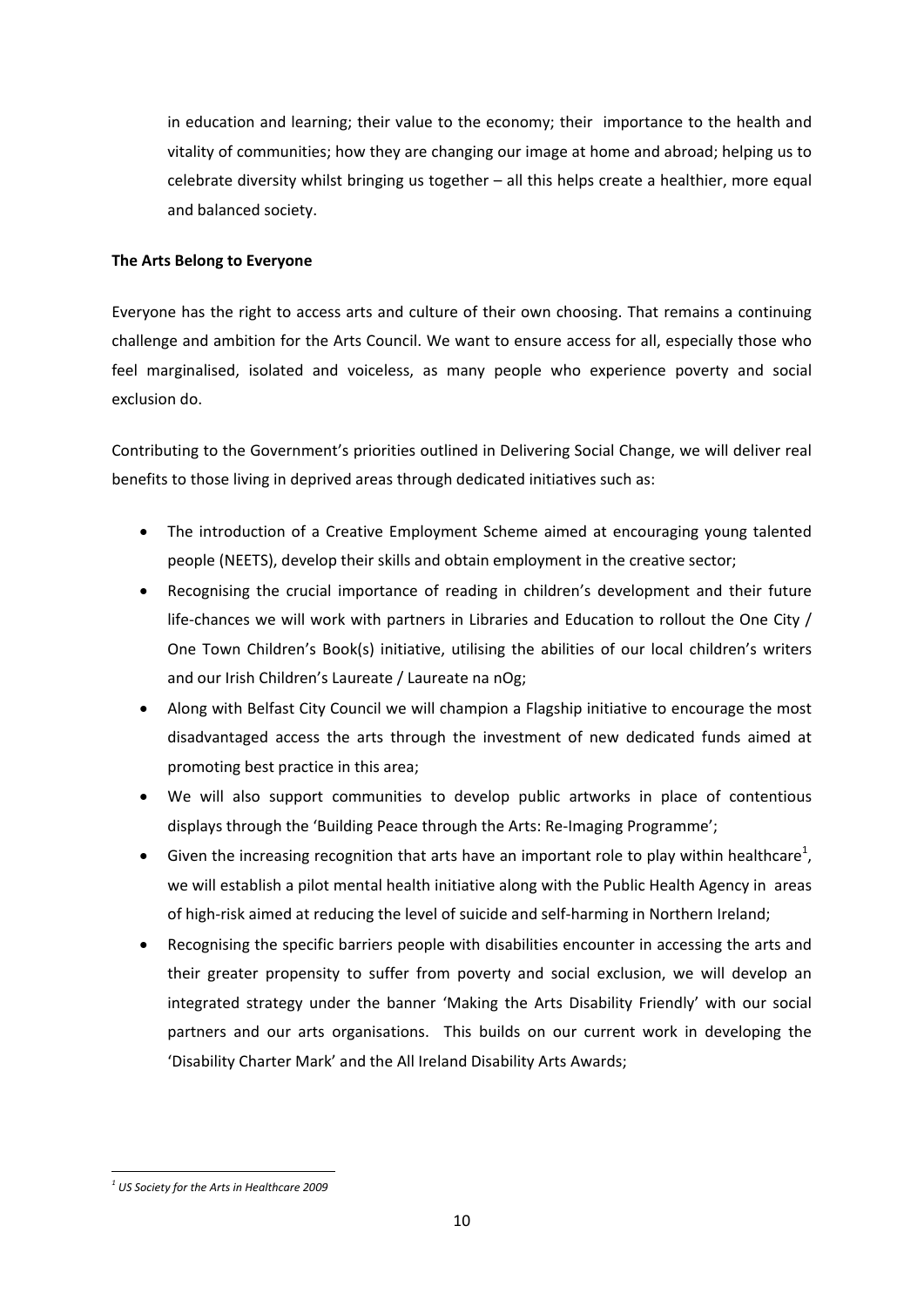- We will extend the successful Test Drive the Arts initiative offering people who could not otherwise avail of the opportunity to attend an arts event, to those areas deemed to be 'cold spots' for the arts, particularly rural areas.
- We will work in partnership with the DHSSPS to extend their successful outreach scheme working with the elderly and vulnerable in local communities through the arts

#### **Artists**

Artists want to live and work in a society that recognises their skill and gives value to their art. Individual artists are at the heart of everything that arts bring to our society and Northern Ireland has been a 'cradle of creativity'. In literature, theatre, music, visual arts, poetry and dance, the extraordinary quality and range of work has had a significant effect that goes beyond what one might expect of a small region with a population of 1.8 million people. Our artists are one of the greatest sources of talent that we have in our society ‐ supporting their creative development is an essential role of the Arts Council. . We will continue to value and celebrate their achievements through our system of awards, commissions, residencies and by developing further opportunities to showcase their work at home and abroad.

Their work enriches us as a society and does us proud internationally.

#### **Regularly Funded Organisations**

In the context of pressurised funding, we will continue to mitigate the impact of spending reductions on the most vulnerable in our society by working with our strategic partners to protect frontline services and to encourage arts organisations to engage with the private sector to increase sponsorship; to raise awareness of the work of Trusts and Foundations; and to encourage applications for European sources of funding.

#### **Equality**

The Arts Council has a longstanding commitment to promoting equality of opportunity and good community relations, and has been commended by the Equality Commission on its imaginative programmes which respond to the needs of marginalised groups, for example the Intercultural Arts Programme and the Arts and Older People Programme.

Following preparatory work undertaken on an Audit of Inequalities, the Arts Council developed a revised Equality Scheme which is a statement of the Arts Council's commitment to fulfilling its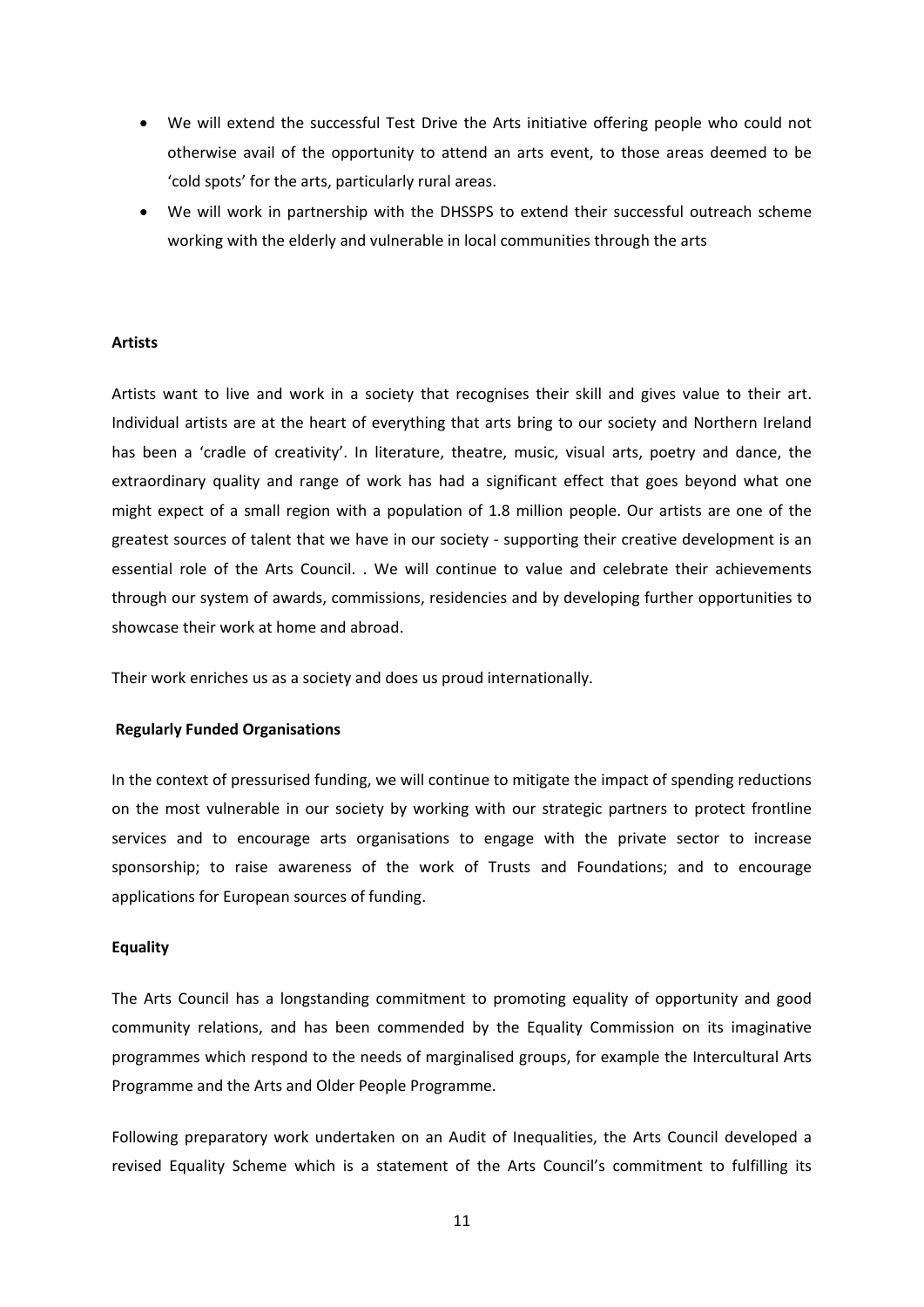Section 75 duties. The Council has established an Equality Advisory Committee, chaired by the Chief Executive.

#### **Recognition of the Role of the Arts**

On the back of the success of the 'Our Time, Our Place' drive in 2012, in which the arts played a key role, the focus moves to Derry/Londonderry as it makes its debut as the first UK City of Culture. The city will take centre stage playing host to a year‐long celebration of culture in 2013 for local people and visitors from across the world. Our investment will deliver a programme of activity and projects that will help build pride in communities; provide training opportunities; and encourage talent.

This is the year the arts will demonstrate how they contribute to the economy, deliver important social and educational outcomes and provide benefits for everyone. Through the Legacy Framework, we will aim to strengthen the long term impact of the City of Culture and ensure a lasting legacy for the people and the economy beyond 2013.

#### **Celebration of Age**

The Arts and Older People Programme is aimed at stimulating the use of arts amongst vulnerable and isolated older people. It has been jointly funded by the Atlantic Philanthropies and the Arts Council. New funding partners are due to come on stream during the course of the year.

To date, 32 projects received funding totalling almost £375,000. A one week festival 'Celebration of Age' was held in March 2013. providing a platform for all participants to display their work and was a valuable opportunity for advocacy of the benefits delivered. The interim evaluation illustrates the success of the pilot and we will main stream this initiative in conjunction with our partners in PHA and co‐funders.

#### **Social Clauses**

In support of the PfG target to include Social Clauses in public procurement, we will work with DCAL to ensure this important objective is integrated into our own procurement process and that of the wider arts sector, thus sustaining social benefits for our society. Such an approach is already evident in procurement relating to Derry/Londonderry City of Culture 2013, but more needs to be done to extend the scope of social clauses in the arts sector.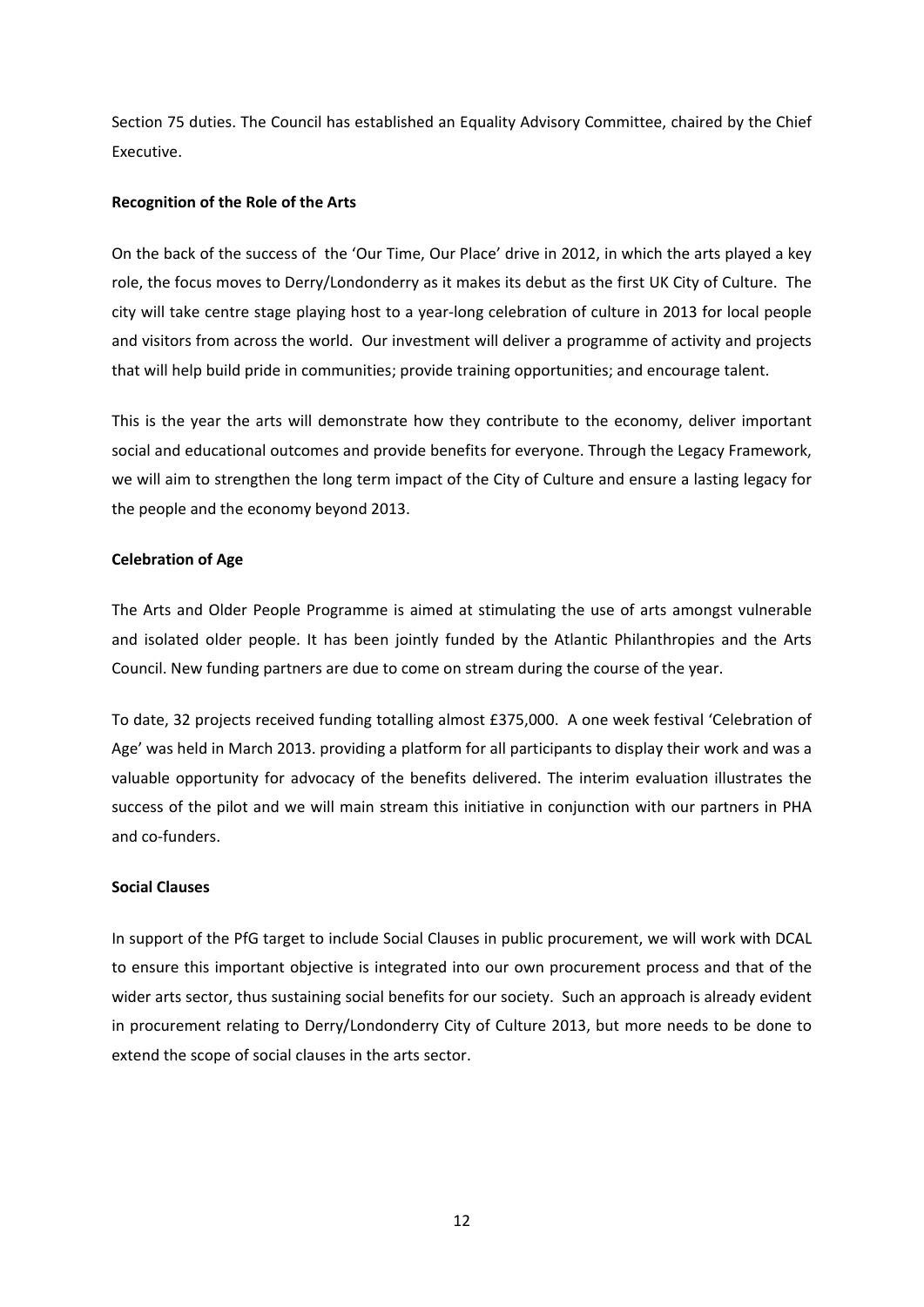#### **North‐South Working**

The Arts Council of Northern Ireland and An Chomhairle Ealaíon have been working together to develop the arts in the island of Ireland for the past thirty-five years. This takes the form of an annual plenary session which receives reports from the joint North South Working Group which, in turn meets twice a year. Both Councils jointly fund a comprehensive range of arts organisations delivering services on an all island basis as well as supporting the internationally acclaimed artists' retreat at the Tyrone Guthrie Centre. We have established an all island Chair of Poetry, an all island Children's Laureate; we jointly tour exhibitions drawn from our own collections and actively encourage drama, music and opera to tour for the enjoyment of audiences everywhere. Through our Building Peace through the Arts: Reimaging Communities programme we are working jointly in the border counties.

#### **East West Relations**

The Arts Council also has long standing relationships with the other Arts Councils in the UK. This is made manifest through joint initiatives such as the cross border touring scheme into which we all contribute and which brings large scale productions in drama, dance and opera to new audiences throughout the UK. We have also cooperated in delivering the Cultural Olympiad associated with the recent Olympic Games, contribute to the Space initiative developed by Arts Council England and the BBC as well as Derry‐Londonderry City of Culture.

#### **Looking ahead**

There is much to do over the coming year, but we feel we have achieved plenty to be proud of. The Arts Council has continued to support local artists; created opportunities for all to participate in the arts; and invested in arts infrastructure for future generations to enjoy. While challenging times lie ahead, the arts has never become as relevant as it is today, increasingly recognised for the value it adds to the local economy and in addressing social issues.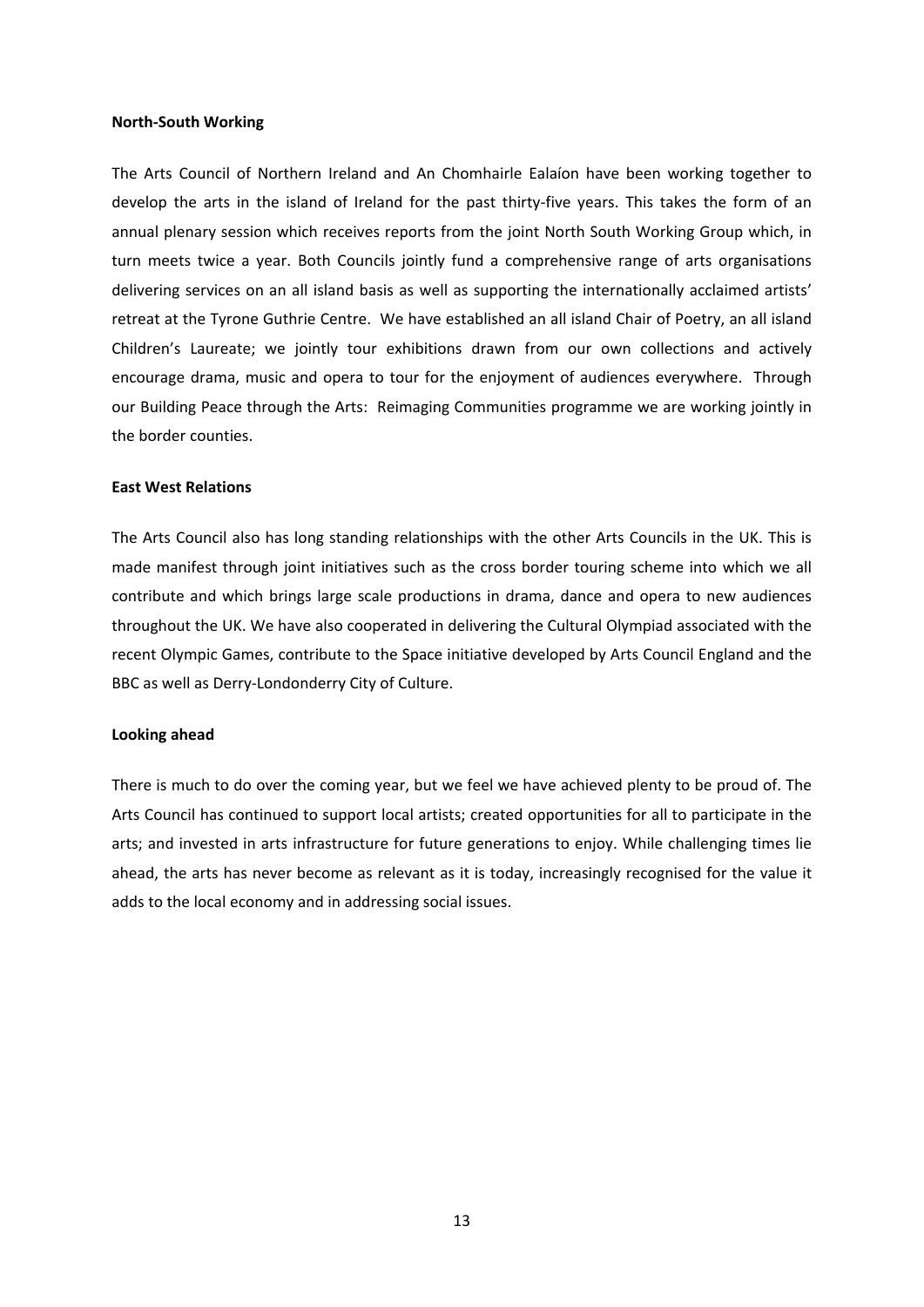# **Our Organisation**

## **Who We Are, What We Do**

The Arts Council is one of DCAL's arms length bodies, playing its part in delivering DCAL's vision in developing Northern Ireland as 'a confident, creative, informed and health society. We help DCAL deliver its commitments under Priorities 1 (Growing a Sustainable Economy and Investing in the Future) and Priority 4 (Building a Strong and Shared Future).

As the main development agency for the arts in Northern Ireland we provide support for artists and arts organisations throughout the region. We distribute public money and National Lottery funds, which meet the priorities of the wider Programme for Government and DCAL.

Our Arts Officers provide specialist guidance on project development to artists and organisations working across the spectrum of arts activities in Northern Ireland and further afield.

## **The Executive Team**

The Chief Executive has overall responsibility for the organisation and is also its Accounting Officer. She is supported by an Executive Director Team, each having day‐to‐day responsibility for distinct areas of operation.

## **Corporate Governance**

Our Board was appointed in December 2011 by the Minister of Culture, Arts and Leisure to serve for four years. The Board is made up of the Chair, Vice-Chair and members, providing a broad crosssection of experience and knowledge of the arts sector. The Board is responsible for setting policy and determining the strategic direction of the organisation in line with Ministerial and Executive objectives.

### **Audit & Risk Management**

The system of internal control within the Council is based on an on-going risk management process and is recorded in the Risk Register. This identifies the principal risks that threaten the achievement of the Council's policies, aims and objectives. It also outlines the controls in place to manage those risks under a number of categories: Financial Management; Human Resource Management; IT Systems & Information Management; Grants & Client Management; Compliance; Reputation; Regularity, Propriety & Probity and External Environment.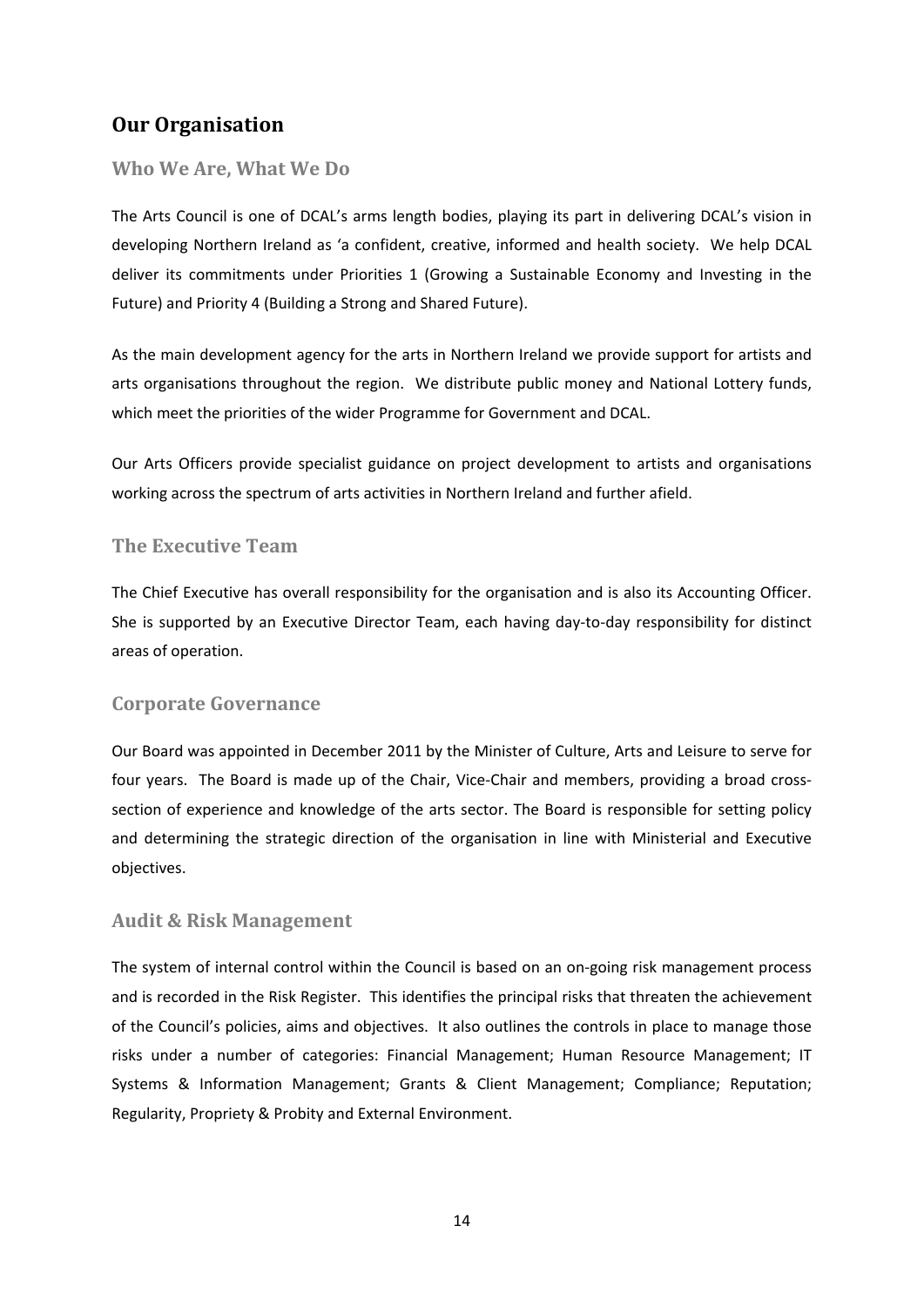In the most recent risk assessment of the Arts Council by DCAL's Governance Support Unit, we received a risk rating of low to medium in light of the comprehensive measures introduced to strengthen governance.

## **Policy Priorities**

## **Programme for Government**

The Northern Ireland Executive has an overarching responsibility to proactively change the patterns of social disadvantage that have existed historically, and remain today, by using prosperity and economic growth as mechanisms to tackle on‐going poverty.

The Programme for Government (PfG) has a focus on providing the groundwork for economic and social recovery with a key objective of creating a vibrant economy. It acknowledges the potential of the arts and cultural sector as instruments for positive change, citing annually funded arts organisations as a key building block under PfG Priority 4, Building a Strong and Shared Community.

In March 2012 the Executive published the Northern Ireland Economic Strategy. It compromises key priorities including "stimulating innovation, R&D and creativity", acknowledging the contribution of the creative industries to the NI economy. Recognition is given to the potential of the creative and cultural industries to stimulate wider innovation across the economy and to cultivate new ways to add value to other business sectors such as tourism and manufacturing.

## **DCAL Corporate Strategy**

DCAL is responsible in Northern Ireland for setting policy, bringing forward legislation and resourcing the culture, arts and leisure sectors.

The DCAL Minister has set tackling poverty and social exclusion as a key priority for the Department. This fully supports and enhances its Vision of "*A confident, creative, informed and healthy society*" and Mission, *"To deliver economic growth and to enhance the quality of life in Northern Ireland by unlocking the full potential of the culture, arts and leisure sectors".* 

Under five strategic pillars, Economy; Social Inclusion and Equality; Health; Education; and Environment, objectives and targets have been developed to:

 Enhance the contribution of the culture, arts and leisure sectors in growing and rebalancing the economy;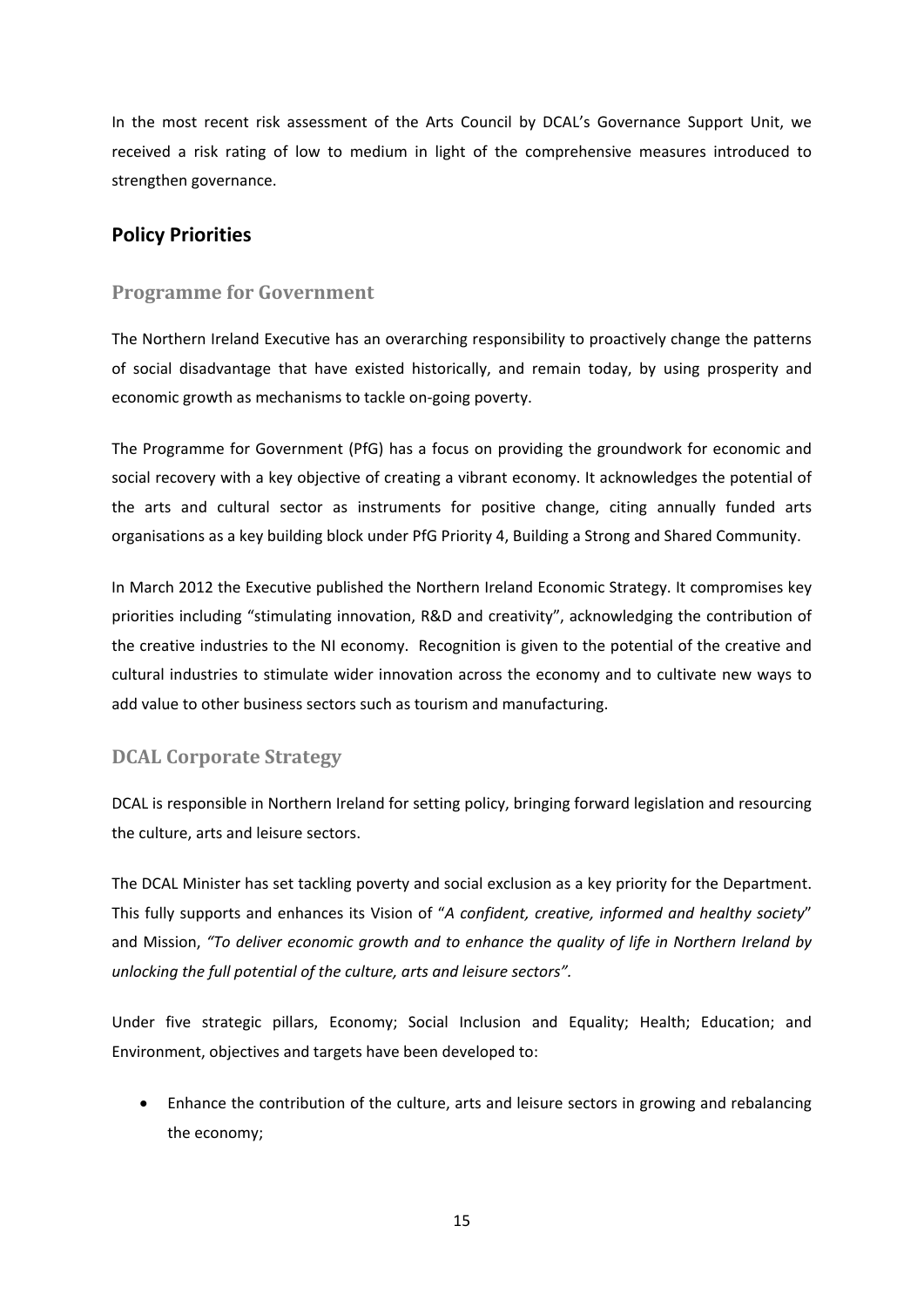- Enable the population to enhance their quality of life through participation/engagement in culture, arts and leisure activities;
- Enable as many people as possible to achieve mental and physical wellbeing through regular participation in sport and leisure activities;
- Maximise the benefits of learning visits and experiences through our culture, arts and leisure infrastructure and
- Through interventions in the culture, arts and leisure sectors, we will protect and enhance the quality of the environment.

As part of the DCAL family, the Arts Council sees real opportunity for further shared engagement with the other public bodies within its sphere and will play our full part and take the appropriate initiatives in realising the full potential that exists for enhancing Northern Ireland's cultural policy and practice

## **ACNI Five Year Strategic Plan 2013‐18**

The Arts Council delivers its functions within the framework of a five-year strategy. The new strategy '*Ambitions for the Arts*' covering the period 2013‐2018 will supersede its predecessor 'Creative Connections' following the public consultation phase. It is due to come into effect in May 2013.

'*Ambitions for the Arts*' provides a framework for future development of the arts in Northern Ireland, taking into consideration our statutory responsibilities and the key priorities set out by the Executive and the Minister for the Department of Culture, Arts and Leisure to ensure each were aligned with our own ambitions Our overarching organisational objective for the year ahead is to help implement the Minister's priorities articulated on page 12 of this Business Plan.

Under each of the three themes of our new five year strategy, we have set challenging objectives, targets and actions, all of which are outlined in the following section.

## **Evidence and Research**

We will use an evidence-based approach to support policy-making and inform the deployment of public funds. Key sources such the General Population Survey, the Continuous Household Survey, the Regularly Funded Organisations Survey and programme evaluations frameworks will be used to support key metrics in the Business Plan.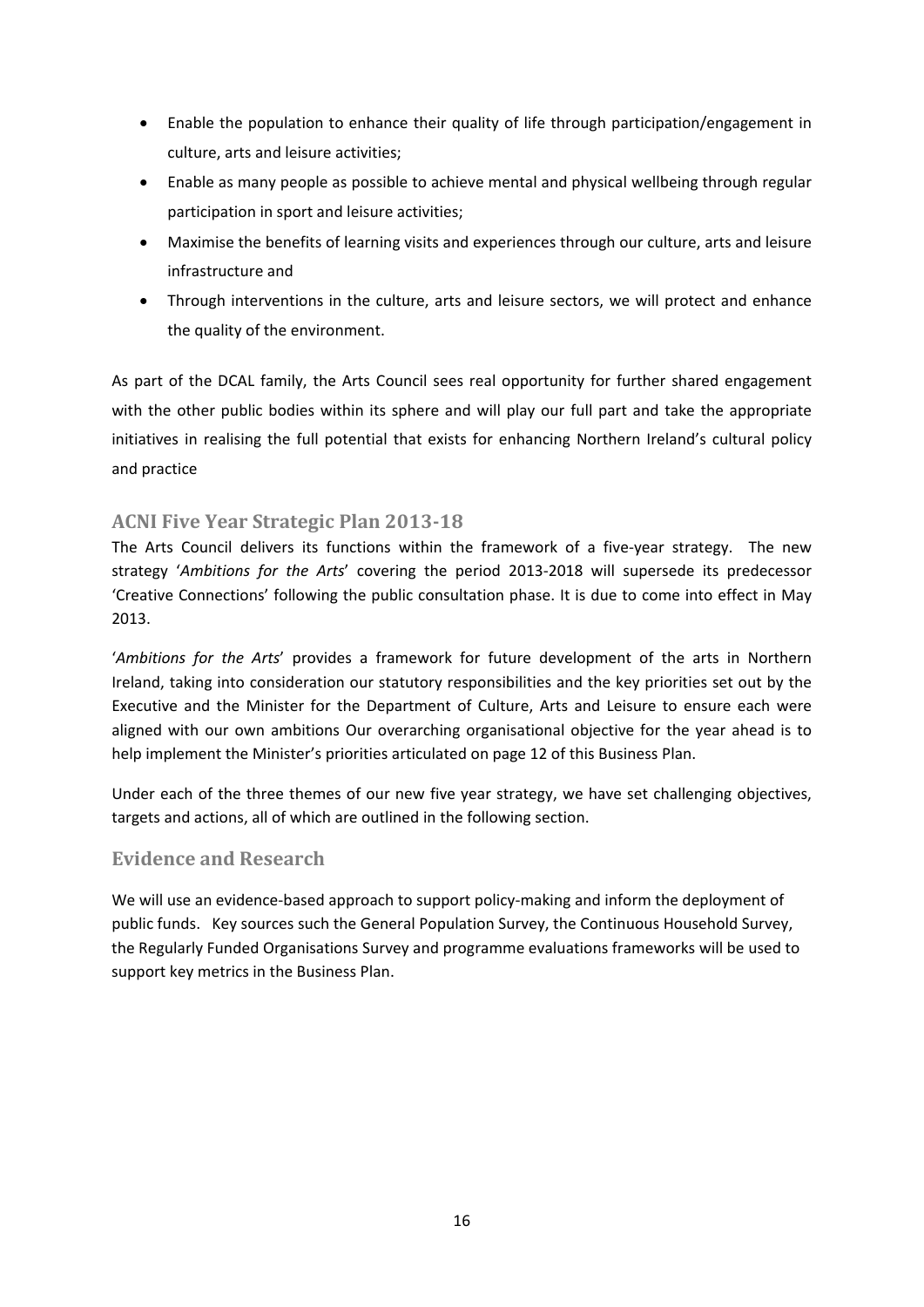# **Key Objectives**

| <b>Theme</b>                                                                                                                                                         | <b>Business Area</b>                   | <b>Measure</b>                                                                                                                                                                                                                                                                                                                 | <b>Baseline</b>                                                                                                   | <b>Milestone</b><br><b>Target</b>                                                                                                                                                           | <b>End Target</b>                                                                                               | <b>DCAL Key</b><br><b>Objective</b> | <b>PfG Target</b>                                                                                |
|----------------------------------------------------------------------------------------------------------------------------------------------------------------------|----------------------------------------|--------------------------------------------------------------------------------------------------------------------------------------------------------------------------------------------------------------------------------------------------------------------------------------------------------------------------------|-------------------------------------------------------------------------------------------------------------------|---------------------------------------------------------------------------------------------------------------------------------------------------------------------------------------------|-----------------------------------------------------------------------------------------------------------------|-------------------------------------|--------------------------------------------------------------------------------------------------|
| <b>Champion</b><br>the Arts:<br>We will<br>work hard<br>to realise<br>a vision<br>for the<br>arts, that<br>they lie at<br>the heart<br>of our<br>social,<br>economic | <b>Artist Development</b>              | <b>Refashion Support for</b><br><b>Individual Artist</b><br>Programme to<br>strengthen<br>international<br>employment<br>opportunities for<br>artists in light of the<br>findings re artists'<br>poverty in the 2010<br>longitudinal study on<br>the Living and<br><b>Working Conditions</b><br>of Artists on these<br>islands | Current<br>programmes                                                                                             | Develop 5 new<br>and additional<br>international<br>placements in<br>India, Europe<br>and US with<br>partners in<br><b>British Council</b><br>by 31st March<br>2014                         | Develop 10<br>cumulative<br>placements by<br>31 <sup>st</sup> March 2015<br>for artists                         | Poverty and<br>Social<br>Inclusion  | <b>Tackle</b><br>poverty and<br>social<br>exclusion<br>through<br>Delivering<br>Social<br>Change |
| and<br>creative<br>life                                                                                                                                              | <b>Education &amp; Young</b><br>People | Introduce an<br>'ArtsMark' awards<br>scheme to raise the<br>profile of arts in the<br>curriculum,<br>emphasising the<br>importance of access<br>to excellent arts                                                                                                                                                              | Undertake<br>Preparatory<br>audit of<br>schools and<br>colleges<br>creative<br>resources to<br>create<br>baseline | By December<br>2013 establish<br>reference group<br>of Curriculum<br><b>Advisors to</b><br>create the<br>baseline and<br>assist with core<br>elements of the<br>scheme for NI,<br>including | By 2015<br>implementation<br>of 'ArtsMark'<br>target with a<br>focus on schools<br>in<br>disadvantaged<br>areas | Poverty and<br>Social<br>Inclusion  | <b>Tackle</b><br>poverty and<br>social<br>exclusion<br>through<br>Delivering<br>Social<br>Change |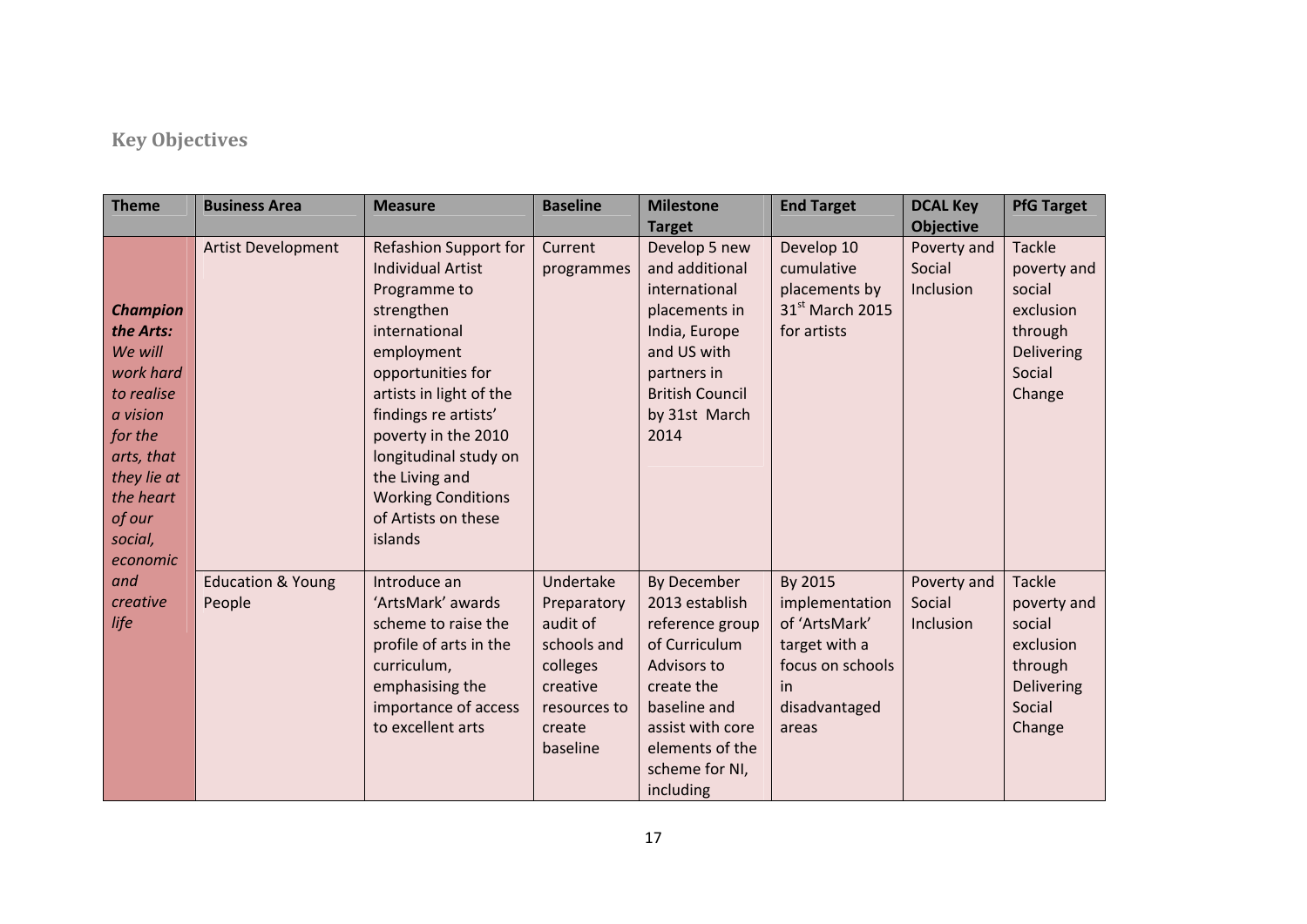|                                                |                                                                          |                                                                                      | identification of<br>appropriate<br>schools                                   |                                                                                                                                                          |                                    |                                                                                                  |
|------------------------------------------------|--------------------------------------------------------------------------|--------------------------------------------------------------------------------------|-------------------------------------------------------------------------------|----------------------------------------------------------------------------------------------------------------------------------------------------------|------------------------------------|--------------------------------------------------------------------------------------------------|
| Learning Together<br>within the DCAL<br>Family | Connecting creative<br>learning with arts<br>organisations in<br>schools | Quality<br>Indicators<br>pilot in<br>partnership<br>with ETI<br>already<br>completed | By March 2014<br>a further 6<br>organisations to<br>adopt the QI<br>Framework | By 2015<br>implementation<br>of quality arts<br>programming<br>with a focus on<br>schools in<br>disadvantaged<br>areas to support<br>'ArtsMark'<br>award | Poverty and<br>Social<br>Inclusion | Tackle<br>poverty and<br>social<br>exclusion<br>through<br><b>Delivering</b><br>Social<br>Change |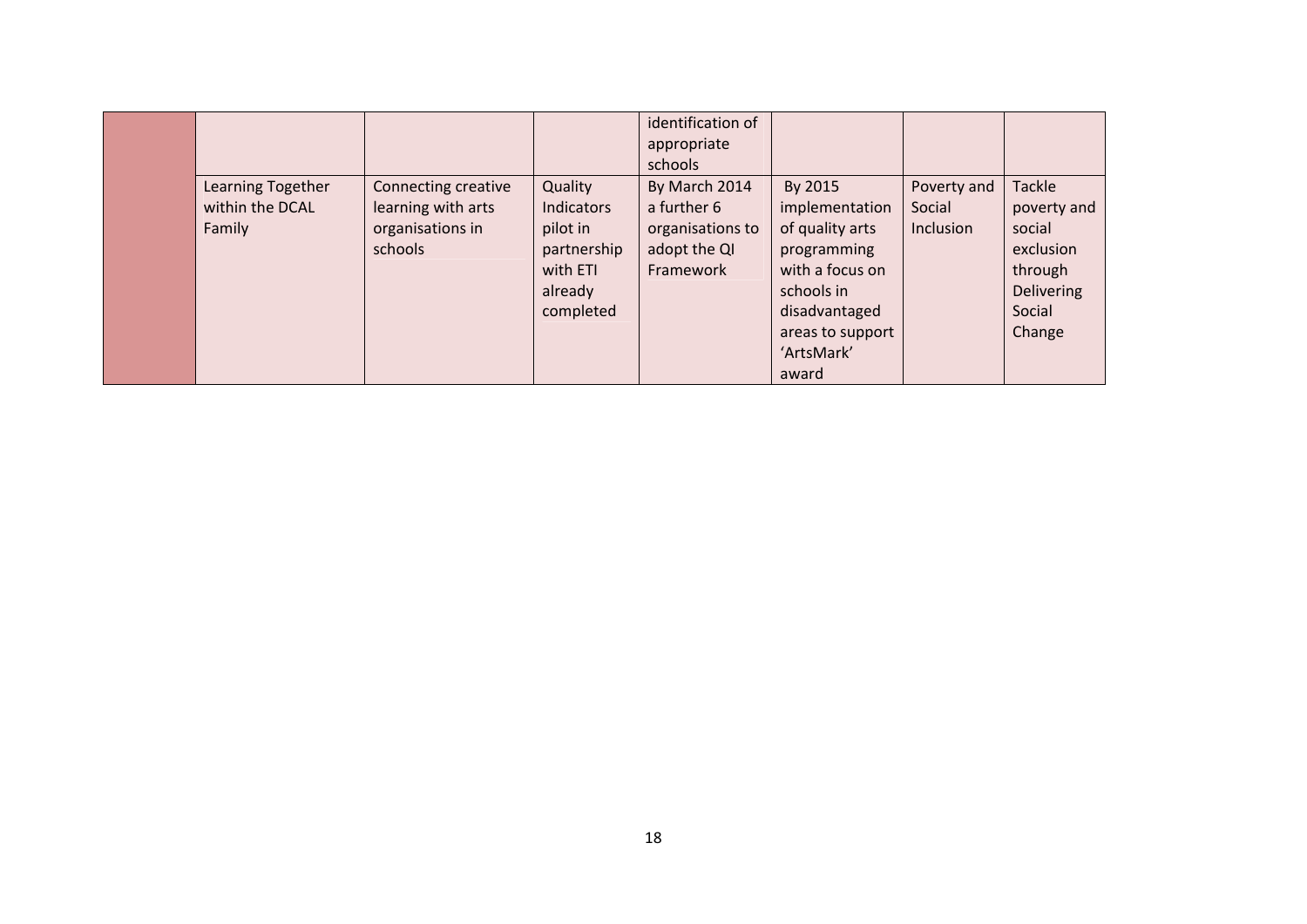| <b>Theme</b>                                                                                    | <b>Business Area</b>                        | <b>Measure</b>                                                          | <b>Baseline</b>                                                                                                                                                                                                           | <b>Milestone</b>                                                                                                                                                                                                                                                                        | <b>End Target</b>                                                        | <b>DCAL Key</b>                    | <b>PfG Target</b>                                                                                |
|-------------------------------------------------------------------------------------------------|---------------------------------------------|-------------------------------------------------------------------------|---------------------------------------------------------------------------------------------------------------------------------------------------------------------------------------------------------------------------|-----------------------------------------------------------------------------------------------------------------------------------------------------------------------------------------------------------------------------------------------------------------------------------------|--------------------------------------------------------------------------|------------------------------------|--------------------------------------------------------------------------------------------------|
|                                                                                                 |                                             |                                                                         |                                                                                                                                                                                                                           | <b>Target</b>                                                                                                                                                                                                                                                                           |                                                                          | <b>Objective</b>                   |                                                                                                  |
|                                                                                                 | <b>Education &amp; Young</b><br>People      | One City / One Town<br><b>Book initiative</b>                           | <b>New</b><br>initiative<br>aimed at<br>promoting<br>reading and<br>literacy<br>amongst<br>vulnerable<br>groups<br>across major<br>cities and<br>towns in NI<br>using the<br>work of local<br>writers and<br>illustrators | Secure<br>engagement<br>of Libraries NI<br>to deliver a<br>programme of<br>extra-<br>curricular<br>activities/work<br>shops for<br>families and<br>children in<br>Belfast, Derry<br>& Newry.<br>Scope<br>initiative and<br>pilot in 3<br>disadvantaged<br>wards by<br><b>March 2014</b> | By 2015 implement<br>initiative in chosen<br>target areas as<br>outlined | Poverty and<br>Social<br>Inclusion | <b>Tackle</b><br>poverty and<br>social<br>exclusion<br>through<br>Delivering<br>Social<br>Change |
| <b>Champion</b><br>the Arts:<br>We will<br>work hard<br>to realise a<br>vision for<br>the arts, | <b>Young People</b>                         | A pilot mental health<br>initiative in 4 areas<br>of high risk with PHA | Undertake<br>audit of<br>existing<br>services in<br>local<br>communities<br>with PHA<br>and health<br>professionals                                                                                                       | By March 2014<br>develop pilot<br>initiative in<br>designated<br>areas and<br>establish<br>appropriate<br>delivery<br>mechanism                                                                                                                                                         | By 2015 evaluate<br>success of first year<br>of three-year<br>programme  | Mental<br>Health &<br>Wellbeing    | <b>Tackle</b><br>poverty and<br>social<br>exclusion<br>through<br>Delivering<br>Social<br>Change |
| that they<br>lie at the                                                                         | <b>Education &amp; Lifelong</b><br>Learning | <b>Launch Troubles</b><br>Archive as an online                          | <b>New</b><br>initiative                                                                                                                                                                                                  | Develop<br><b>Action Plan to</b>                                                                                                                                                                                                                                                        | By 2015 monitor<br>take up - No of                                       | CSI / Legacy<br>of the Past        | Promoting<br>Equality of                                                                         |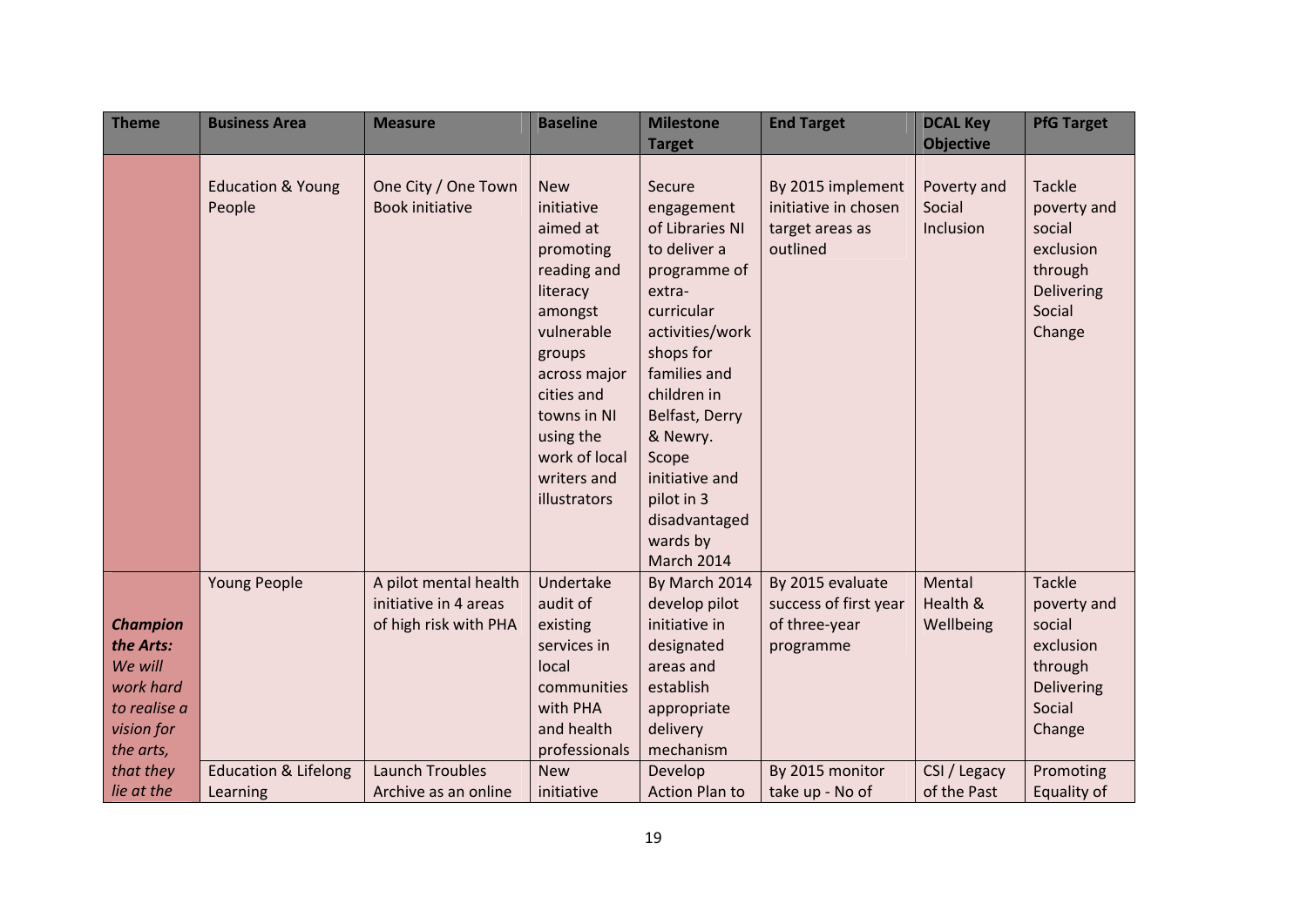| heart of    |                    | resource of how        |            | promote the    | users in FE/HE and  |                 | Opportunity   |
|-------------|--------------------|------------------------|------------|----------------|---------------------|-----------------|---------------|
| our social, |                    | artists, across all    |            | value of the   | schools and         |                 | and Good      |
| economic    |                    | disciplines            |            | online         | victims'/survivors' |                 | Relations     |
| and         |                    | responded to the       |            | resource,      | organisations.      |                 | (Dealing with |
| creative    |                    | troubles in NI         |            | including      | Produce web         |                 | the Legacy of |
| life        |                    |                        |            | through social | diagnostics of      |                 | the Past)     |
|             |                    |                        |            | media          | usage and promote   |                 |               |
|             |                    |                        |            | channels and   | accordingly         |                 |               |
|             |                    |                        |            | F/HE/Libraries |                     |                 |               |
|             | All island artform | <b>Establish North</b> | <b>New</b> | Develop        | By 2015 establish   | <b>Increase</b> |               |
|             | Development        | South professorial     | initiative | partnership    | inaugural joint     | North South     |               |
|             |                    | chair of (Visual) Arts |            | with HE &      | chair for the       | Cooperation     |               |
|             |                    |                        |            | (visual) arts  | (Visual) Arts       |                 |               |
|             |                    |                        |            | organisations  |                     |                 |               |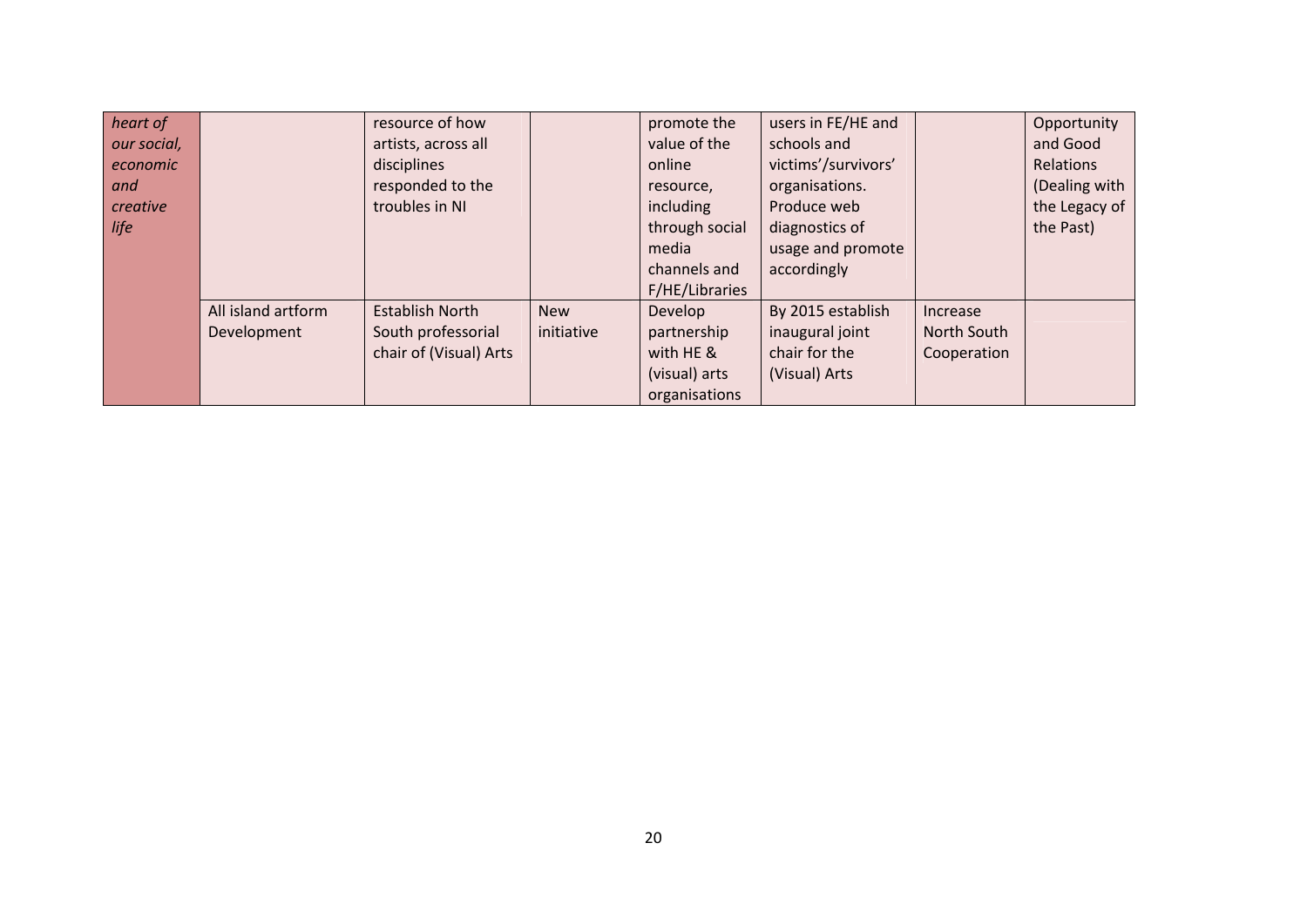| <b>Theme</b>       | <b>Business Area</b> | <b>Measure</b> | <b>Baseline</b>   | <b>Milestone</b>    | <b>End Target</b>  | <b>DCAL Key</b>  | <b>PfG Target</b>        |
|--------------------|----------------------|----------------|-------------------|---------------------|--------------------|------------------|--------------------------|
|                    |                      |                |                   | <b>Target</b>       |                    | <b>Objective</b> |                          |
| <b>Promote</b>     | Audience             | Proportion of  | 80%               | 80%                 | 80%                | Poverty and      | Tackle poverty           |
| access:            | Development          | the population |                   |                     |                    | Social Inclusion | and social               |
| Through our        |                      | who            |                   |                     |                    |                  | exclusion                |
| annual             |                      | participate in |                   |                     |                    |                  | through                  |
| funding to         |                      | or attend the  |                   |                     |                    |                  | <b>Delivering Social</b> |
| arts               |                      | arts           |                   |                     |                    |                  | Change                   |
| organisations      | Audience             | Proportion of  | <b>Test Drive</b> | By March 2014       | Assess value and   | Poverty and      | Tackle poverty           |
| we will            | Development          | the population | 2012 baseline     | extend the Test     | impact of the      | Social Inclusion | and social               |
| encourage          |                      | who            | 10,000            | Drive the Arts      | initiative in June |                  | exclusion                |
| more people        |                      | participate in |                   | initiative in line  | 2014 with a view   |                  | through                  |
| and                |                      | or attend the  |                   | with the "No-       | to further         |                  | <b>Delivering Social</b> |
| <b>communities</b> |                      | arts           |                   | one Left Behind"    | extension          |                  | Change                   |
| to become          |                      |                |                   | proposals to        |                    |                  |                          |
| engaged in         |                      |                |                   | reach a further     |                    |                  |                          |
| the arts,          |                      |                |                   | 5,000 non-Arts      |                    |                  |                          |
| tackling           |                      |                |                   | attenders in        |                    |                  |                          |
| barriers such      |                      |                |                   | partnership with    |                    |                  |                          |
| as poverty         |                      |                |                   | <b>Audiences NI</b> |                    |                  |                          |
| and social         |                      |                |                   |                     |                    |                  |                          |
| exclusion          |                      |                |                   |                     |                    |                  |                          |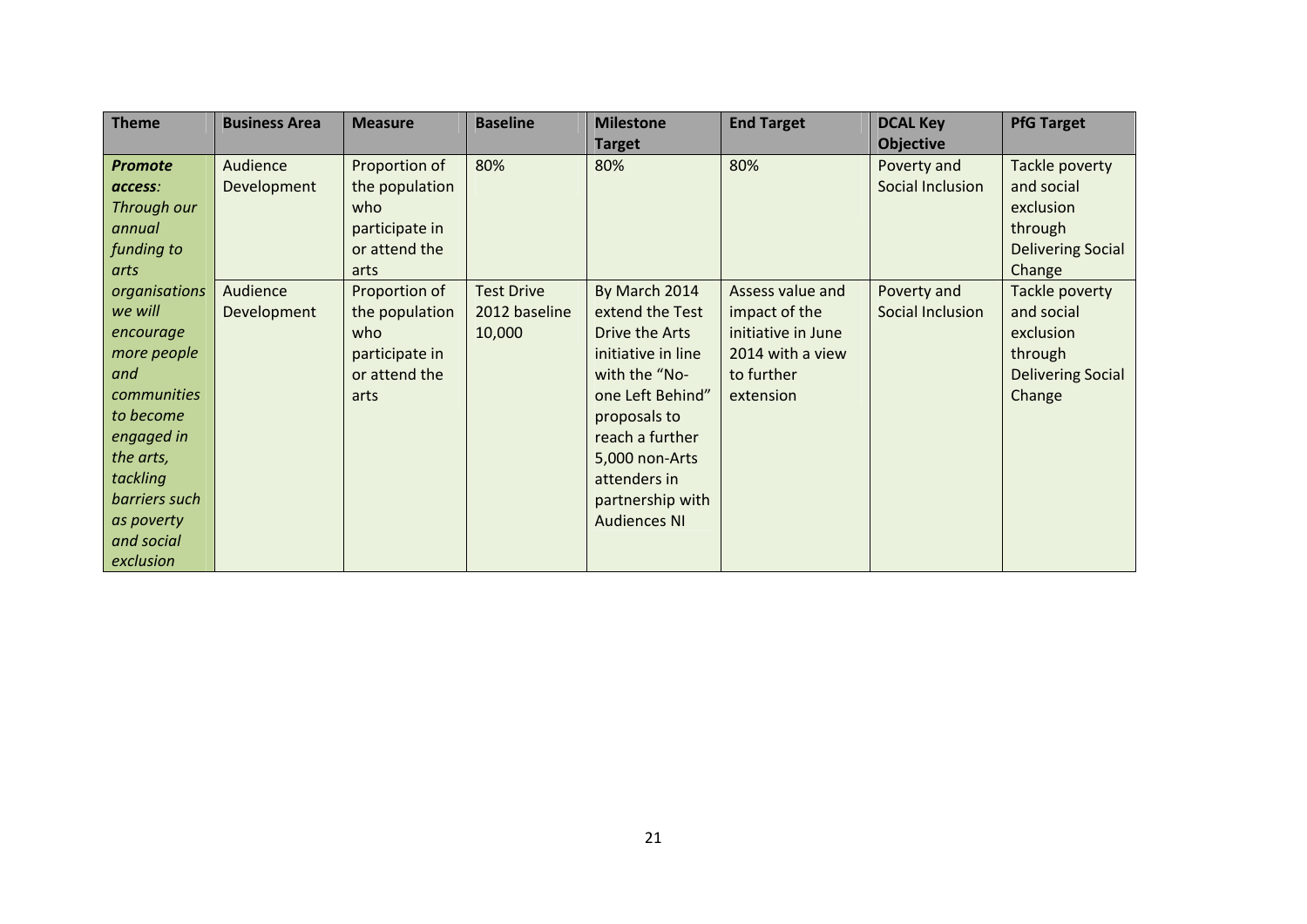| <b>Theme</b>             | <b>Business Area</b> | <b>Measure</b>    | <b>Baseline</b>     | <b>Milestone Target</b>  | <b>End Target</b>     | <b>DCAL Key</b>  | <b>PfG Target</b>    |
|--------------------------|----------------------|-------------------|---------------------|--------------------------|-----------------------|------------------|----------------------|
|                          |                      |                   |                     |                          |                       | <b>Objective</b> |                      |
|                          | Audience             | Proportion of     | <b>Using survey</b> | By March 2014            | Work with DCAL to     | Poverty and      | Tackle poverty       |
|                          | Development          | the population    | material            | complete                 | implement Action      | Social           | and social           |
|                          |                      | who participate   | (GPS/CHS)           | mapping exercise         | Zone Strategy for     | Inclusion /      | exclusion            |
| <b>Promote</b>           |                      | in or attend the  |                     | of arts activity in      | the Arts.             | Equality         | through              |
| access:                  |                      | arts living in    |                     | 20% most                 |                       |                  | Delivering           |
| Through our              |                      | disadvantaged     |                     | deprived super           | <b>Year One</b>       |                  | <b>Social Change</b> |
| annual                   |                      | areas             |                     | output areas;            | establishment of      |                  |                      |
| funding to               |                      |                   |                     | Develop flagship         | arts flagship         |                  |                      |
| arts                     |                      |                   |                     | arts initiative          | initiative with local |                  |                      |
| organisations            |                      |                   |                     | with BCC for the         | community             |                  |                      |
| we will                  |                      |                   |                     | most deprived            | partners, arts        |                  |                      |
| encourage                |                      |                   |                     | wards and which          | organisations and     |                  |                      |
| more people              |                      |                   |                     | promote best             | artists in            |                  |                      |
| and                      |                      |                   |                     | practice models;         | conjunction with      |                  |                      |
| communities              |                      |                   |                     | <b>Deliver</b>           | BCC by 2015. This     |                  |                      |
| to become                |                      |                   |                     | Reimaging                | is first year of a    |                  |                      |
| engaged in               |                      |                   |                     | programme in             | substantial 3 year    |                  |                      |
| the arts,                |                      |                   |                     | disadvantaged            | programme to run      |                  |                      |
| tackling                 |                      |                   |                     | communities in           | from 2014-20117       |                  |                      |
| barriers such            |                      |                   |                     | Northern Ireland         |                       |                  |                      |
| as poverty<br>and social |                      |                   |                     | & border                 |                       |                  |                      |
| exclusion                |                      |                   |                     | counties;<br>Complete    |                       |                  |                      |
|                          |                      |                   |                     | <b>Community Arts</b>    |                       |                  |                      |
|                          |                      |                   |                     | <b>Review and</b>        |                       |                  |                      |
|                          |                      |                   |                     | develop new              |                       |                  |                      |
|                          |                      |                   |                     | strategy                 |                       |                  |                      |
|                          |                      | Proportion of     | <b>Baseline</b>     | Develop new              | Implement 1st         | Poverty and      | Tackle poverty       |
|                          |                      | the population    | established         | <b>Disability Action</b> | year of 5 year        | Social           | and social           |
|                          |                      | with a disability | through Audit       | Plan with                | strategy and          | Inclusion /      | exclusion            |
|                          |                      | who participate   | of Inequalities     | <b>Disability social</b> | associated Action     | Equality         | through              |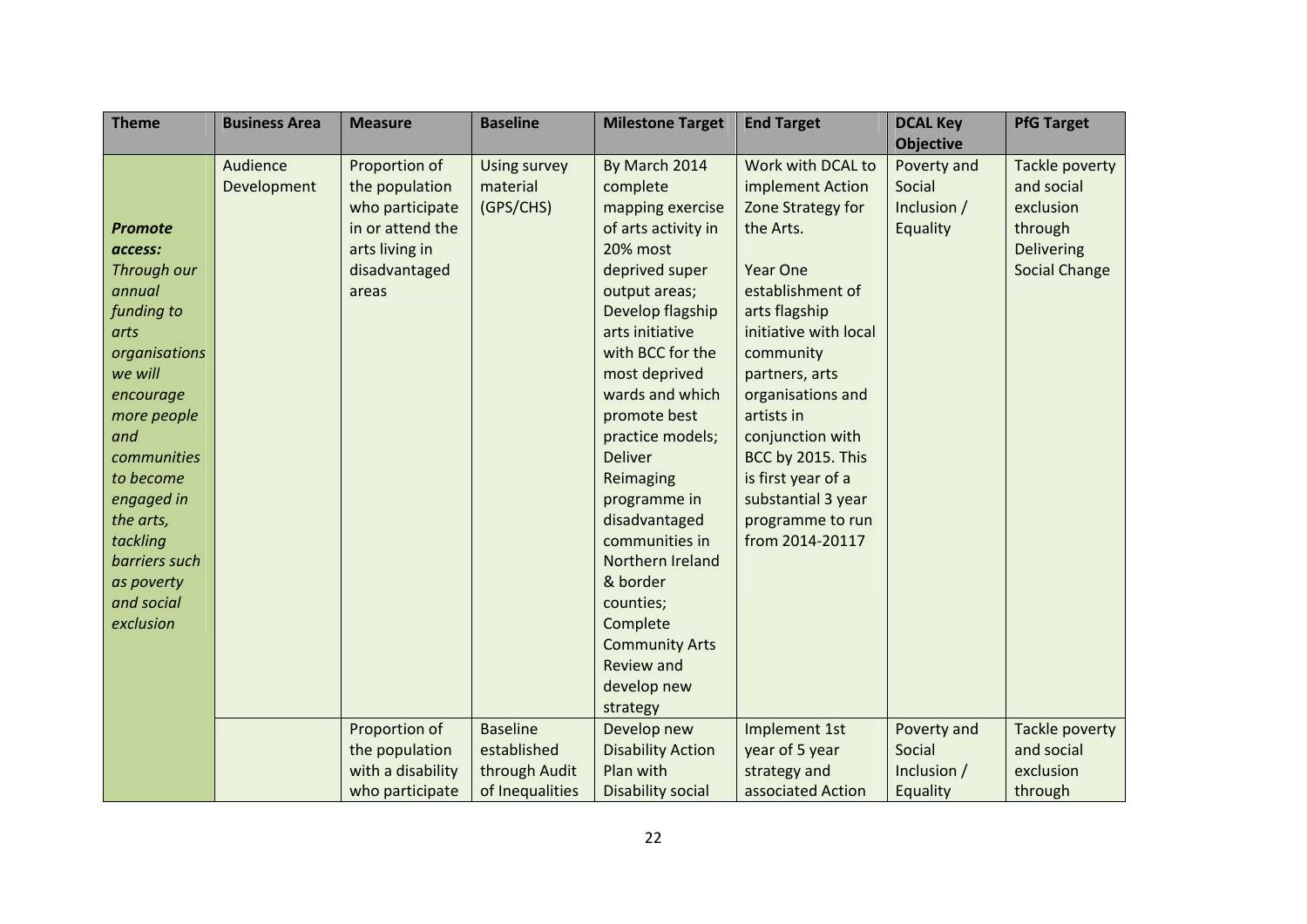|                |                      | in or attend the  |                      | partners and arts     | Plan (see ref above  |                  | <b>Delivering</b>    |
|----------------|----------------------|-------------------|----------------------|-----------------------|----------------------|------------------|----------------------|
|                |                      | arts              |                      | organisations by      | to "No-one left      |                  | <b>Social Change</b> |
|                |                      |                   |                      | December 2014         | behind")             |                  |                      |
| <b>Theme</b>   | <b>Business Area</b> | <b>Measure</b>    | <b>Baseline</b>      | <b>Milestone</b>      | <b>End Target</b>    | <b>DCAL Key</b>  | <b>PfG Target</b>    |
|                |                      |                   |                      | <b>Target</b>         |                      | <b>Objective</b> |                      |
| <b>Promote</b> | Audience             | Proportion of     | <b>Baseline</b>      | Maintain current      | Strategic review of  | Poverty and      | <b>Tackle</b>        |
| access:        | Development          | the older         | established          | levels of             | Arts & Older People  | Social           | poverty and          |
| Through our    |                      | people who        | through              | participation in      | 3 year programme     | Inclusion /      | social               |
| annual         |                      | participate in or | <b>Evaluation of</b> | the programme         | with aim of          | Equality         | exclusion            |
| funding to     |                      | attend the arts   | Arts & Older         | (50 projects with     | mainstreaming        |                  | through              |
| arts           |                      |                   | People               | a reach of circa      | through core funded  |                  | <b>Delivering</b>    |
| organisations  |                      |                   | Programme            | 3,000 people)         | activity by end of   |                  | <b>Social Change</b> |
| we will        |                      |                   | pilot                | and focus on          | <b>March 2017</b>    |                  |                      |
| encourage      |                      |                   |                      | social inclusion      |                      |                  |                      |
| more people    |                      |                   |                      | and social justice    |                      |                  |                      |
| and            |                      |                   |                      | issues. Open          |                      |                  |                      |
| communities    |                      |                   |                      | new programme         |                      |                  |                      |
| to become      |                      |                   |                      | in September          |                      |                  |                      |
| engaged in     |                      |                   |                      | 2013                  |                      |                  |                      |
| the arts,      | Audience             | Proportion of     | Established          | Scope successor       | By 2015 Implement    | Poverty and      | <b>Tackle</b>        |
| tackling       | Development          | young people in   | from Youth           | programme/            | <b>CYP successor</b> | Social           | poverty and          |
| barriers such  |                      | disadvantage      | Behaviour &          | delivery              | programme;           | Inclusion /      | social               |
| as poverty     |                      | communities       | <b>Attitudes</b>     | mechanism to          | Secure funding of    | Equality         | exclusion            |
| and social     |                      | who participate   | Survey               | <b>Creative Youth</b> | £320k for musical    |                  | through              |
| exclusion      |                      | in or attend the  |                      | Partnership           | instruments scheme   |                  | <b>Delivering</b>    |
|                |                      | arts              |                      | with Libraries        | for disadvantaged    |                  | <b>Social Change</b> |
|                |                      |                   |                      | and ESA;              | young people,        |                  |                      |
|                |                      |                   |                      | Introduce free        | complete             |                  |                      |
|                |                      |                   |                      | instrument            | procurement and      |                  |                      |
|                |                      |                   |                      | scheme for            | deliver equipment    |                  |                      |
|                |                      |                   |                      | talented children     | to ELBs by March     |                  |                      |
|                |                      |                   |                      | with Music            | 2014                 |                  |                      |
|                |                      |                   |                      | Service               |                      |                  |                      |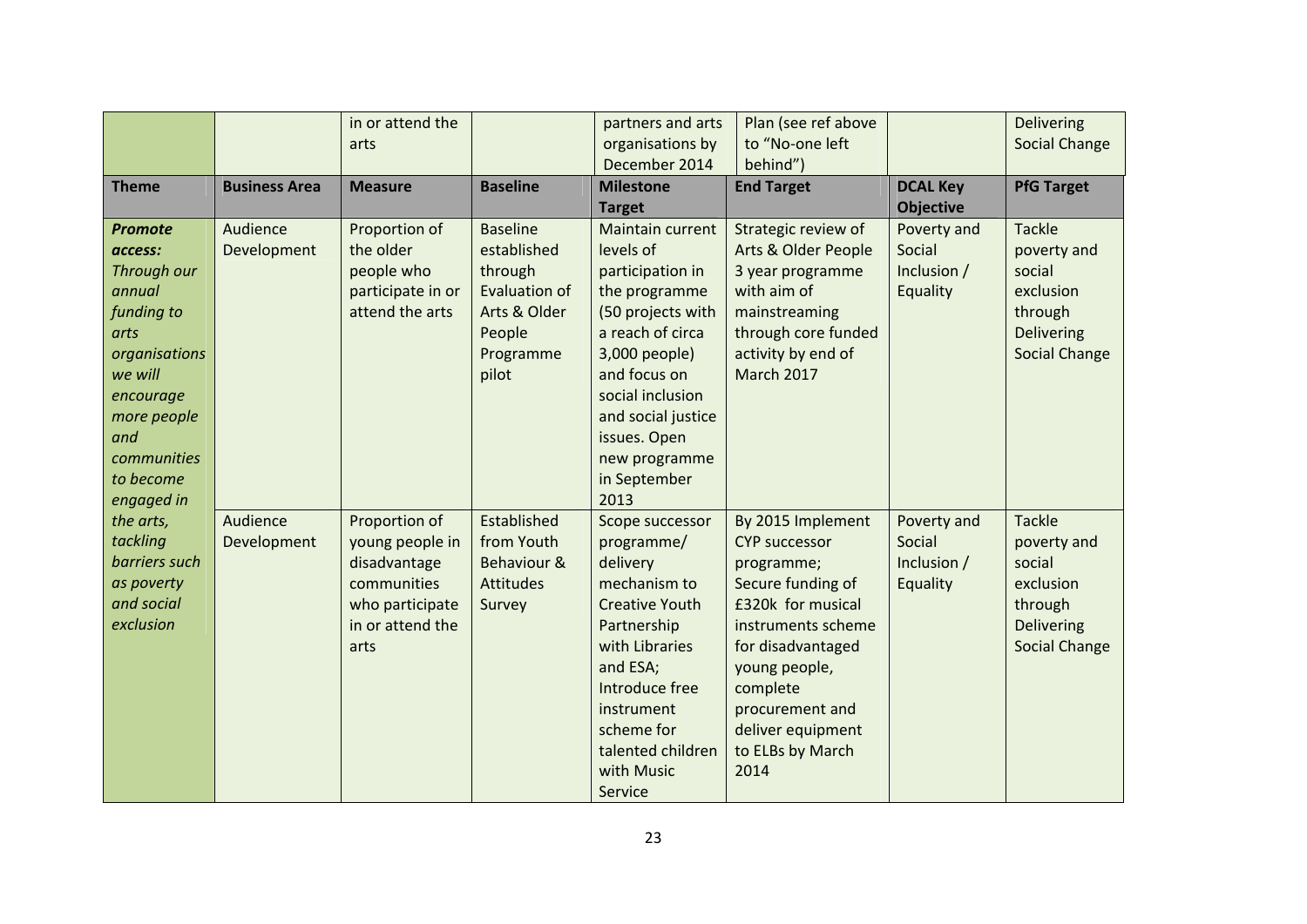| <b>Theme</b>   | <b>Business Area</b> | <b>Measure</b>  | <b>Baseline</b> | <b>Milestone Target</b> | <b>End Target</b>   | <b>DCAL Key</b>  | <b>PfG Target</b>       |
|----------------|----------------------|-----------------|-----------------|-------------------------|---------------------|------------------|-------------------------|
|                |                      |                 |                 |                         |                     | <b>Objective</b> |                         |
| <b>Promote</b> | Audience             | Strengthen      | No of councils  | • By March 2014,        | 4 arts & cultural   |                  | <b>Delivering High</b>  |
| access:        | Development          | relationships   | determined by   | in conjunction          | plans developed     |                  | Quality &               |
| Through our    |                      | with local      | <b>RPA</b>      | with CLOA,              | with local councils |                  | <b>Efficient Public</b> |
| annual         |                      | councils in     |                 | deliver 5               | by 2015 (Belfast,   |                  | <b>Services</b>         |
| funding to     |                      | advance of      |                 | workshops on            | Derry, Newry and I  |                  |                         |
| arts           |                      | reform of local |                 | Arts Planning in        | other)              |                  |                         |
| organisations  |                      | government      |                 | local clusters          |                     |                  |                         |
| we will        |                      |                 |                 | • By March 2014,        |                     |                  |                         |
| encourage      |                      |                 |                 | in conjunction          |                     |                  |                         |
| more people    |                      |                 |                 | with CLOA,              |                     |                  |                         |
| and            |                      |                 |                 | implement the           |                     |                  |                         |
| communities    |                      |                 |                 | performance             |                     |                  |                         |
| to become      |                      |                 |                 | indicator suite to      |                     |                  |                         |
| engaged in     |                      |                 |                 | demonstrate the         |                     |                  |                         |
| the arts,      |                      |                 |                 | impact of local         |                     |                  |                         |
| tackling       |                      |                 |                 | arts activity in        |                     |                  |                         |
| barriers such  |                      |                 |                 | Northern Ireland        |                     |                  |                         |
| as poverty     |                      |                 |                 |                         |                     |                  |                         |
| and social     |                      |                 |                 |                         |                     |                  |                         |
| exclusion      |                      |                 |                 |                         |                     |                  |                         |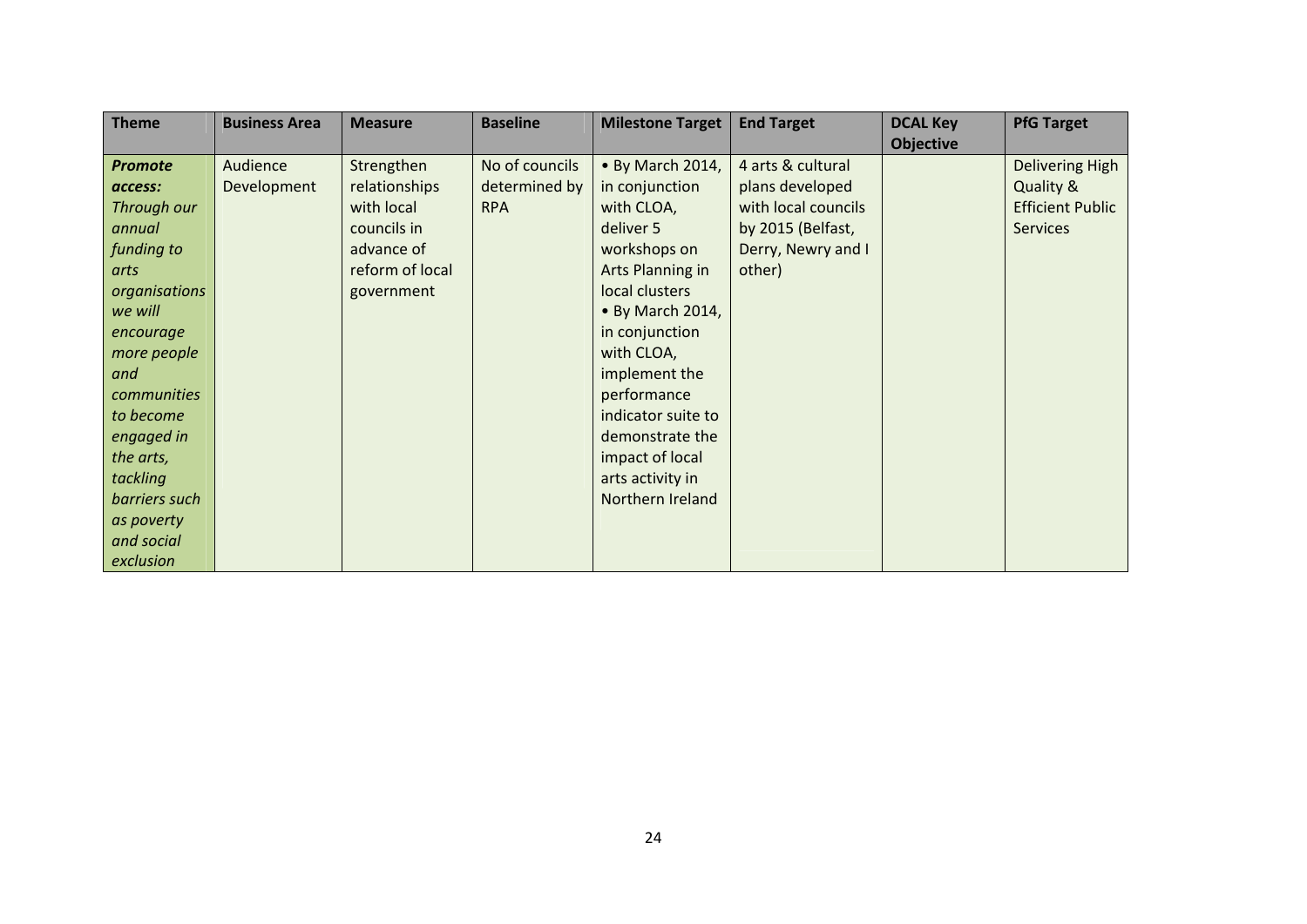| <b>Theme</b>                                    | <b>Business Area</b>   | <b>Measure</b>                                                                                                                                    | <b>Baseline</b>                    | <b>Milestone Target</b>                                                                                                                                                                                                                                          | <b>End Target</b>                                                                                                        | <b>DCAL Key</b><br><b>Objective</b>                             | <b>PfG Target</b>                                                                                    |
|-------------------------------------------------|------------------------|---------------------------------------------------------------------------------------------------------------------------------------------------|------------------------------------|------------------------------------------------------------------------------------------------------------------------------------------------------------------------------------------------------------------------------------------------------------------|--------------------------------------------------------------------------------------------------------------------------|-----------------------------------------------------------------|------------------------------------------------------------------------------------------------------|
| Creating a<br><b>Resilient</b><br><b>Sector</b> | Creative<br>Industries | The no of<br>organisations<br>supported<br>through CIIF<br>undertaking<br>innovation R&D<br>activity in<br>support of<br>export focused<br>growth | 98                                 | 150 (cumulative)                                                                                                                                                                                                                                                 | 200 (cumulative)                                                                                                         | Contributing<br>to growing<br>and<br>rebalancing<br>the Economy | Reducing<br>Economic<br>Inactivity<br>through skills,<br>training,<br>incentives and<br>job creation |
|                                                 | Arts<br>Development    | To support the<br>Cultural<br>Programme of<br>Events in Derry-<br>Londonderry<br>City of Culture<br>2013                                          | £1.1m.<br>invested in<br>programme | • By March 2014,<br>evaluate the impact<br>of the £1.1m.<br>investment in City of<br>Culture programme<br>and its potential<br>legacy<br>• By March 2014,<br>complete feasibility<br>study into studio and<br>gallery provision in<br>Derry City Council<br>area | By March 2015<br>have developed a<br>new arts and<br>cultural strategy<br>for Derry in<br>conjunction with<br><b>DCC</b> |                                                                 | Delivering High<br>Quality &<br><b>Efficient Public</b><br><b>Services</b>                           |
|                                                 | Arts<br>Development    | Delivery of<br>integrated<br>public art<br>programme for<br>new regional<br>stadia                                                                | New initiative                     | Partnering with DCAL<br>Capital Programme<br>Management to<br>implement public art<br>commissioning<br>process                                                                                                                                                   | Deliver phased<br>public art<br>programme across<br>the 3 stadia by<br>2016                                              |                                                                 |                                                                                                      |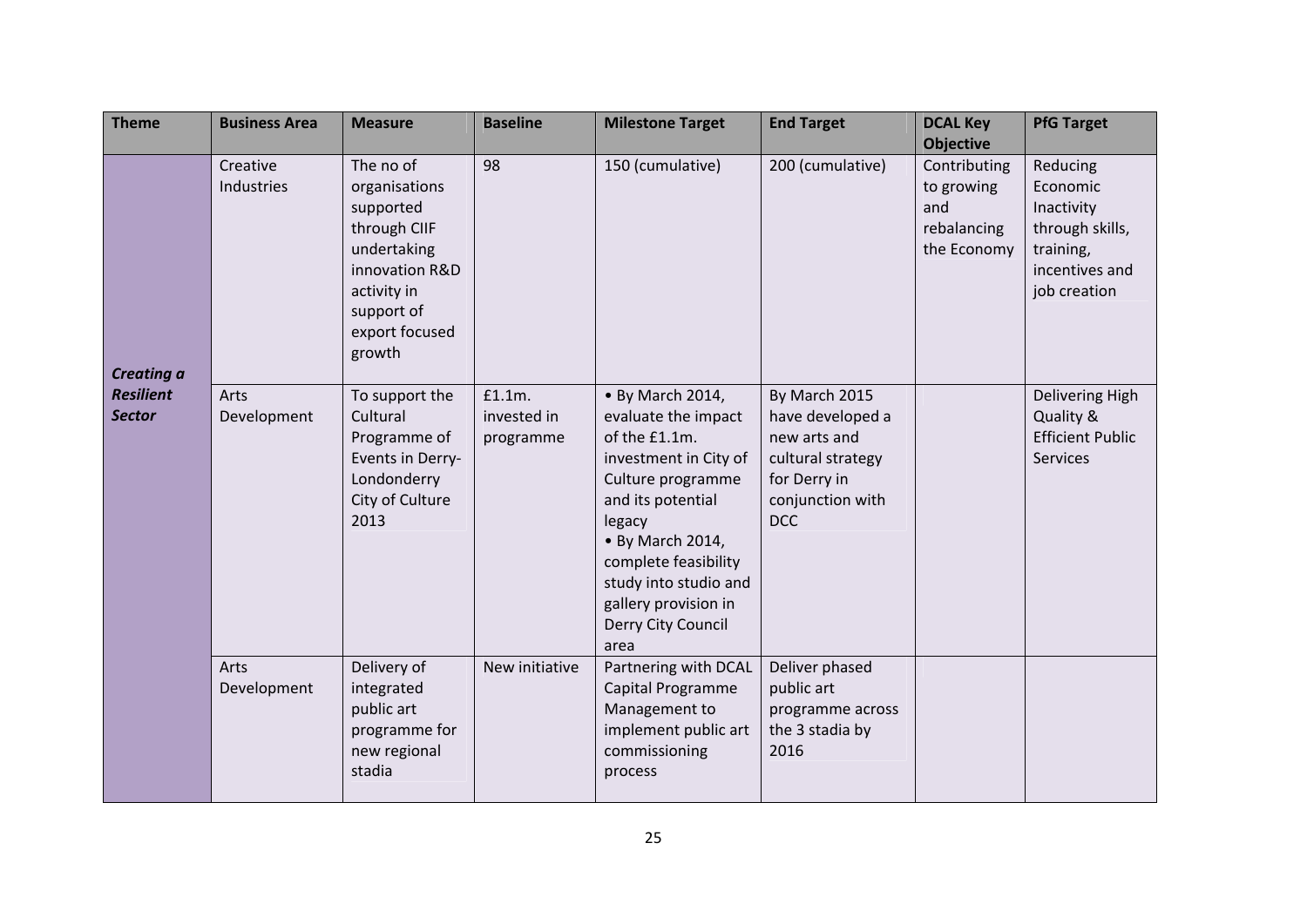| <b>Theme</b>                                           | <b>Business Area</b>     | <b>Measure</b>                                                                                                                   | <b>Baseline</b>                                                                                                                                    | <b>Milestone Target</b>                                                                                                                                                                                                       | <b>End Target</b>                                                                                                                                                                                             | <b>DCAL Key</b>                                                              | <b>PfG Target</b>                                                   |
|--------------------------------------------------------|--------------------------|----------------------------------------------------------------------------------------------------------------------------------|----------------------------------------------------------------------------------------------------------------------------------------------------|-------------------------------------------------------------------------------------------------------------------------------------------------------------------------------------------------------------------------------|---------------------------------------------------------------------------------------------------------------------------------------------------------------------------------------------------------------|------------------------------------------------------------------------------|---------------------------------------------------------------------|
|                                                        |                          |                                                                                                                                  |                                                                                                                                                    |                                                                                                                                                                                                                               |                                                                                                                                                                                                               | <b>Objective</b>                                                             |                                                                     |
| <b>Creating a</b><br><b>Resilient</b><br><b>Sector</b> | Creative<br>Employment   | Creative<br>employment<br>scheme for<br>talented young<br>people (NEETS)<br>to obtain<br>employment in<br>the creative<br>sector | New initiative                                                                                                                                     | By March 2014<br>scope employment<br>scheme with specific<br>delivery targets in<br>light of DEL<br>apprenticeship<br>frameworks and<br>secure funding for<br>three year initiative<br>which will be<br>tendered for delivery | By 2015 implement<br>pilot scheme across<br>Northern Ireland in<br>conjunction with<br>local government<br>and arts sector,<br>delivering 30 level<br>2 paid<br>apprenticeships<br>and 20 paid<br>internships | Growing the<br>economy<br>and tackling<br>poverty and<br>social<br>exclusion | Ditto                                                               |
|                                                        | Evaluation &<br>Research | Demonstrate<br>the economic<br>and social<br>benefits of<br>investment in<br>the Arts                                            | Publish results<br>of Standing<br>Ovation<br>research<br>showing<br>impact of 11<br>arts venues                                                    | By March 2014<br>continued collection<br>of data from venues<br>including extension<br>to new capital<br>venues                                                                                                               | By 2015 publish<br>new economic<br>survey material<br>relating to impact<br>of capital projects                                                                                                               |                                                                              | Growing a<br>Sustainable<br>Economy &<br>Investing in the<br>Future |
|                                                        | Audience<br>Development  | Diversify income<br>sources of arts<br>organisations                                                                             | Existing draw<br>down figures<br>by arts orgs of<br><b>EU Funding</b><br>Leverage of<br>private<br>sponsorship is<br>£4.50 to £1<br>public funding | Develop capacity<br>incrementally to<br>improve by 4%<br>annually<br>Maintain ratio                                                                                                                                           | By 2018 achieve<br>PfG target of 20%<br>increased draw<br>down of EU<br>funding<br>Maintain ratio                                                                                                             | Poverty and<br>Social<br>Inclusion                                           | Growing a<br>Sustainable<br>Economy &<br>Investing in the<br>Future |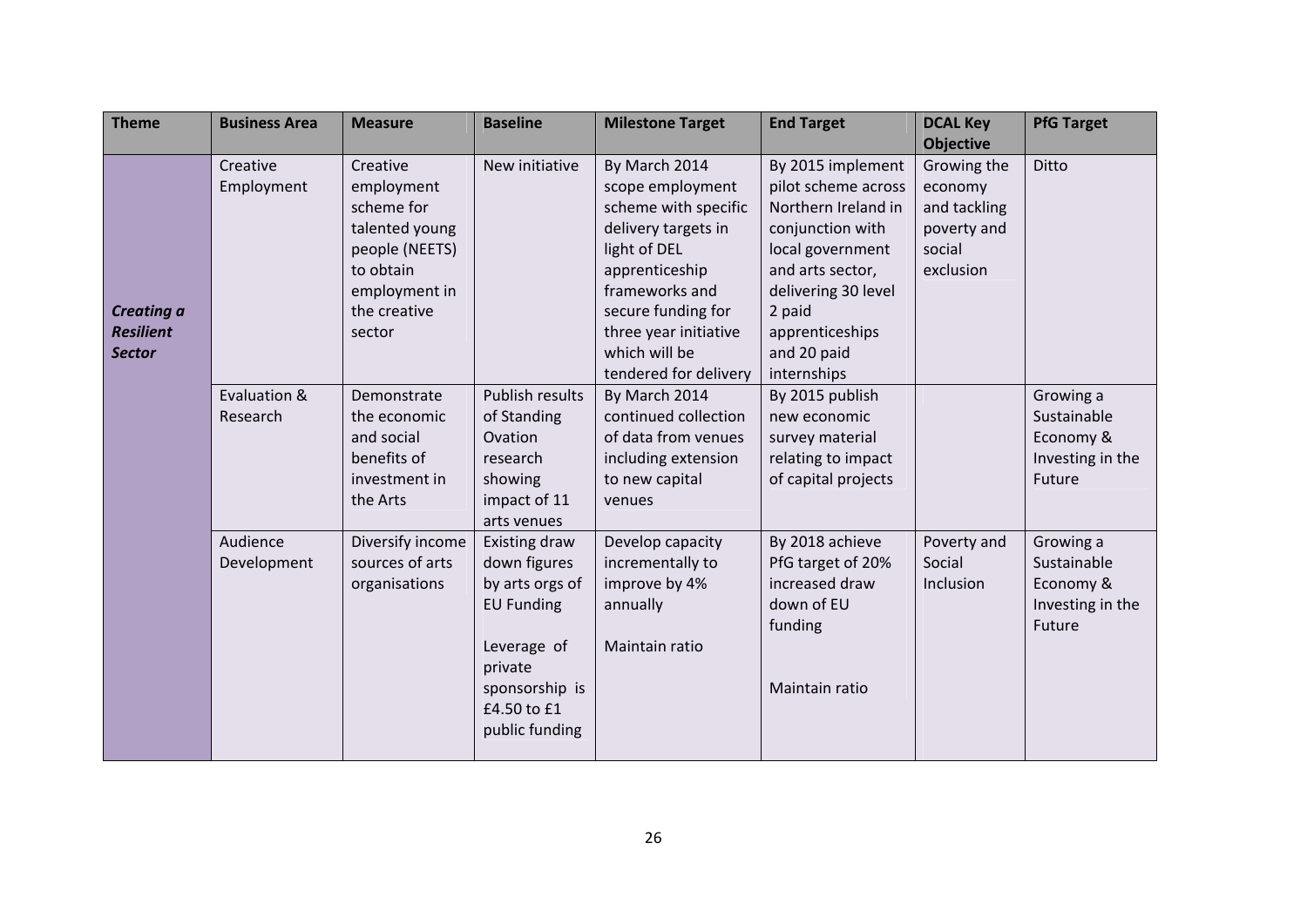# **Improving Operations & Service**

**We are committed to improving our performance, ensuring that we have the focus, innovation and adaptability to face an ever changing environment. Over the next year we will introduce a number of changes internally to improve our efficiency as an organisation and the services we deliver to our clients.** 

We recognise the importance of investing in our people and their learning development. strengthening relationships with our clients and ensuring that our grant programmes and processes work effectively and create a culture of partnership with our stakeholders.

Over this financial year, we will roll out a Digital Engagement Strategy using leading social media channels to build vibrant online networks, deliver engaging content to the public and reinforcing client relationships. We will also strengthen our systems, implementing a new ICT strategy and investing in the tools we use to gather information through the RFO Survey.

We realise that the relationship with our clients should be clearly structured and easily understood. To help this process we have drawn up a Service Charter which sets out what our clients can expect from us and what we expect of them. We are also committed to regular consultations with the arts sector to make sure that our programmes and processes are effective.

Acknowledging the importance of continuous improvement and aligning purpose, people, and values, we are focused on delivering our service efficiently, updating the Department on a regular basis on our Savings Delivery Plan.

We understand the importance of promoting equality of opportunity and good relations. Following Equality Commission approval of the Council's Equality Scheme, we will revise the Equality Action Plan accordingly.

Internally, our key points of action over 2013/14, include:

- Developing key metrics to measure our performance using social media;
- Responding to local government reform and the findings from the ALB review;
- Completing the client satisfaction survey analysis and publishing the report;
- Implementing recommendations arising from the review of RFO survey;
- Refreshing the Service Charter and re-constituting the client focus group;
- Implementing findings from the Organisational Review; and
- Establishing an Equality Monitoring Working Group.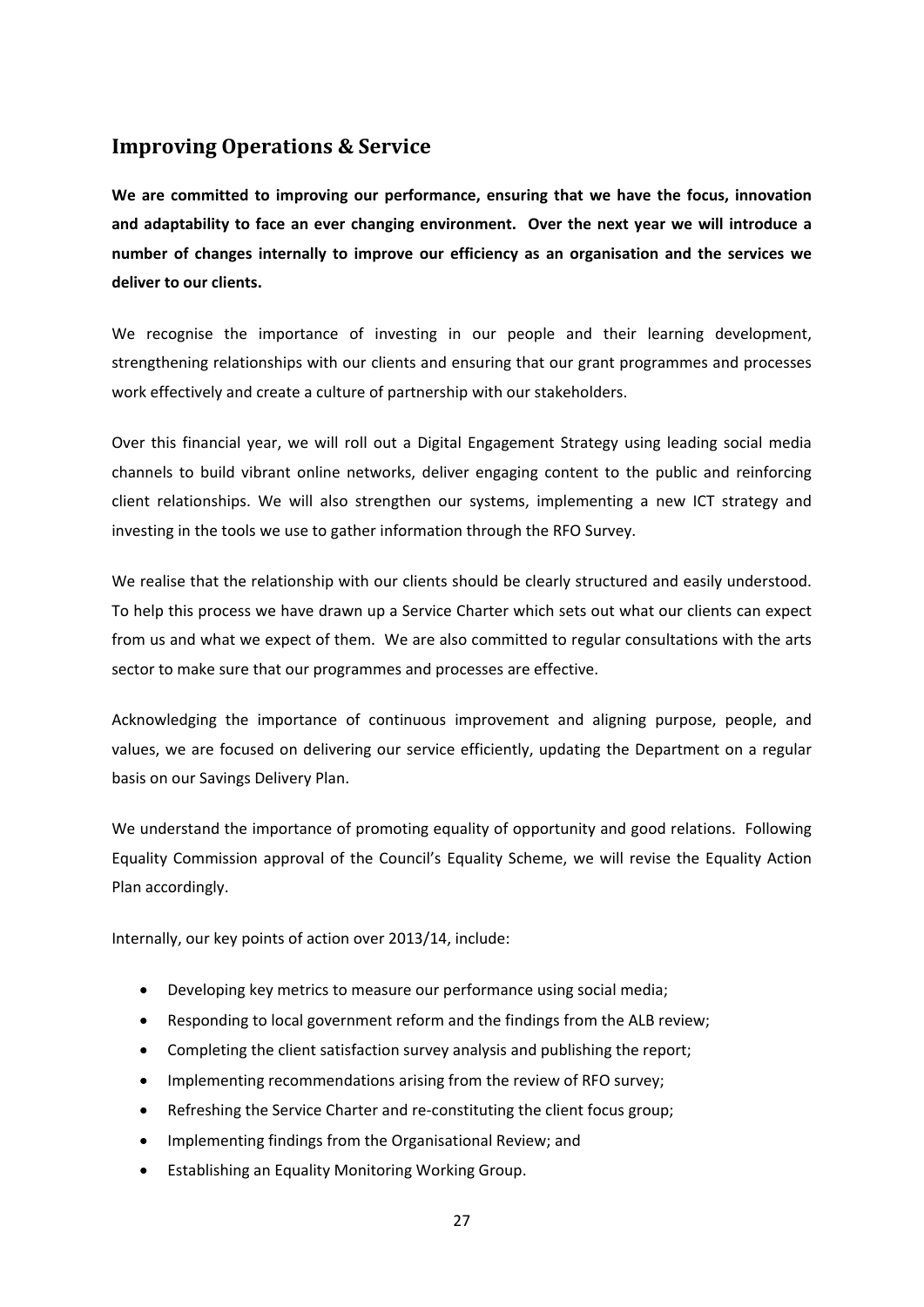# **Resources and Budget**

The Arts Council receives expenditure funds from two main sources: Exchequer funding from the Northern Ireland Budget through DCAL and Lottery funds from the Department for Culture, Media and Sport (DCMS).

In 2013‐14 Exchequer revenue funds will amount to £12.499m plus £625k allocated to the Creative Industries Innovation Fund. Net Lottery income for the year is forecast at £10.43m.

A proportion of the Arts Council's total overheads are recharged to the Lottery Accounts. The Lottery recharge for 2013/14 is estimated at £1.13m.

In the current economic climate, the Arts Council is constantly reviewing its overhead costs. This Budget for 2013/14 is £664k compared to £654k in 2012/13. This represents an increase of £10k. (See table 1 for detailed breakdown of 2013/14 budget).

The Arts Council continues to monitor costs rigorously and to ensure that an appropriate proportion of overheads are charged to the various ring‐fenced projects under management.